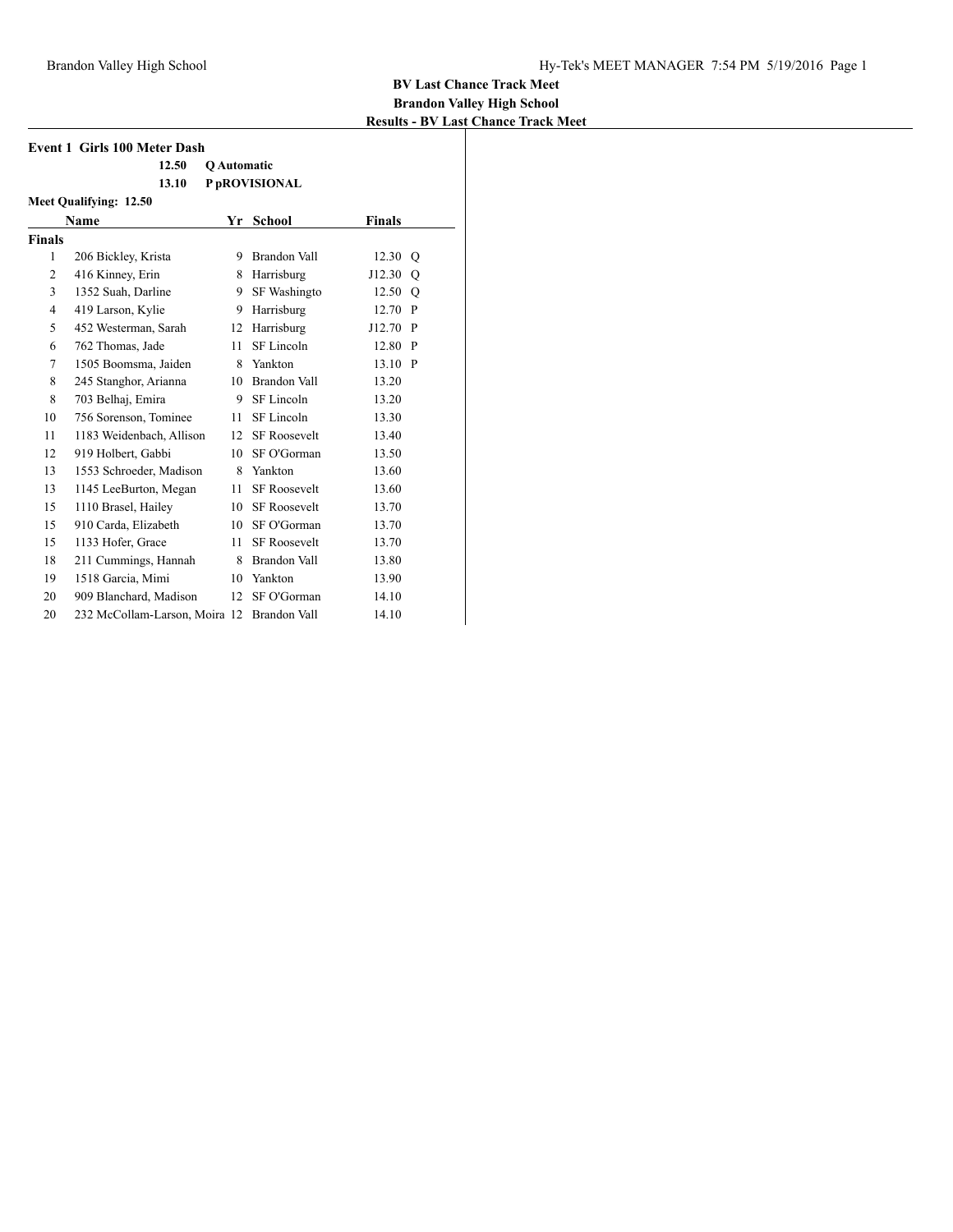| <b>Event 2 Boys 100 Meter Dash</b> |                        |                    |                     |               |               |  |  |
|------------------------------------|------------------------|--------------------|---------------------|---------------|---------------|--|--|
|                                    | 11.00                  | <b>O</b> Automatic |                     |               |               |  |  |
|                                    | P pROVISIONAL<br>11.50 |                    |                     |               |               |  |  |
| <b>Meet Qualifying: 11.00</b>      |                        |                    |                     |               |               |  |  |
|                                    | <b>Name</b>            | Yr                 | <b>School</b>       | <b>Finals</b> |               |  |  |
| <b>Finals</b>                      |                        |                    |                     |               |               |  |  |
| 1                                  | 343 Paul, Paul         | 12                 | Harrisburg          | 10.80         | $\circ$       |  |  |
| $\overline{c}$                     | 533 Furula, Barayona   | 12                 | SF Lincoln          | J10.80        | Q             |  |  |
| 3                                  | 302 Anderson, Jack     |                    | 10 Harrisburg       | 11.00         | Q             |  |  |
| 4                                  | 519 DeBerg, Cole       | 11                 | SF Lincoln          | J11.00        | $\mathcal{O}$ |  |  |
| 5                                  | 1027 Guzman, Peter     | 12                 | <b>SF Roosevelt</b> | 11.20         | P             |  |  |
| 6                                  | 513 Brison, Collin     |                    | 10 SF Lincoln       | 11.30         | $\mathbf{P}$  |  |  |
| 7                                  | 1033 Hester, Demareio  | 10                 | <b>SF Roosevelt</b> | J11.30        | $\mathbf{P}$  |  |  |
| 8                                  | 149 Reindl, Trey       |                    | 9 Brandon Vall      | 11.40         | $\mathbf{P}$  |  |  |
| 9                                  | 362 Winters, Justin    | 11                 | Harrisburg          | 11.60         |               |  |  |
| 9                                  | 162 Wickersham, Alex   | 11                 | Brandon Vall        | 11.60         |               |  |  |
| 11                                 | 1273 Suah, Dirus       | 10                 | SF Washingto        | 11.70         |               |  |  |
| 11                                 | 1235 Kpeayeh, Tupak    | 9.                 | <b>SF Washingto</b> | 11.70         |               |  |  |
| 11                                 | 855 Walker, Nicholas   | 12                 | SF O'Gorman         | 11.70         |               |  |  |
| 14                                 | 1283 Walker, Brock     | 10                 | <b>SF Washingto</b> | 11.80         |               |  |  |
| 14                                 | 1045 Kruse, Payton     | 11                 | <b>SF Roosevelt</b> | 11.80         |               |  |  |
| 14                                 | 307 Charrlin, Allan    | 10                 | Harrisburg          | 11.80         |               |  |  |
| 17                                 | 1457 Rokusek, Nick     | 11                 | Yankton             | 11.90         |               |  |  |
| 18                                 | 1436 Kinsley, Chris    | 11                 | Yankton             | 12.10         |               |  |  |
| 18                                 | 1002 Albousafi, Jamal  | 12                 | <b>SF Roosevelt</b> | 12.10         |               |  |  |
| 18                                 | 114 Gillespie, Kevin   |                    | 10 Brandon Vall     | 12.10         |               |  |  |
| 21                                 | 1264 Sandness, Jalen   | 11 -               | SF Washingto        | 12.20         |               |  |  |
| 21                                 | 140 Nemec, Joey        | 7                  | <b>Brandon Vall</b> | 12.20         |               |  |  |
| 23                                 | 1450 O'Hara, Tate      |                    | 10 Yankton          | 12.40         |               |  |  |
| 24                                 | 1471 Wermers, Ray      |                    | 10 Yankton          | 12.70         |               |  |  |
| 25                                 | 836 Pujado, Andrew     | 9                  | SF O'Gorman         | 12.80         |               |  |  |
| 26                                 | 816 Diedrich, Aiden    | 9                  | SF O'Gorman         | 12.90         |               |  |  |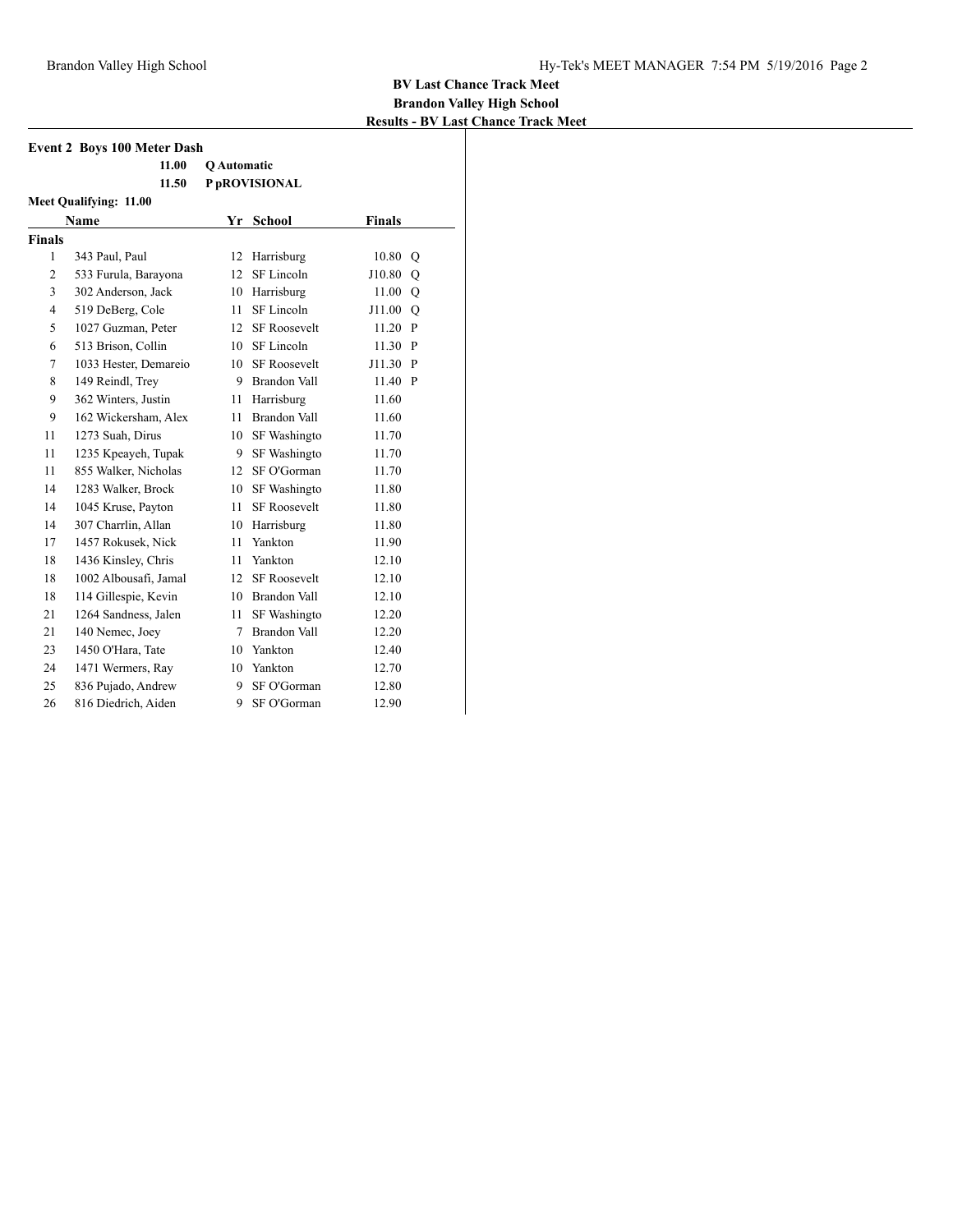|                |                                     |    |                     |            | <b>Results - BV La</b> |
|----------------|-------------------------------------|----|---------------------|------------|------------------------|
|                | <b>Event 3 Girls 200 Meter Dash</b> |    |                     |            |                        |
|                | 26.70                               |    | Q Automatic         |            |                        |
|                | 28.10                               |    | P pROVISIONAL       |            |                        |
|                | Meet Qualifying: 26.70              |    |                     |            |                        |
|                | <b>Name</b>                         |    | Yr School           | Finals     |                        |
| <b>Finals</b>  |                                     |    |                     |            |                        |
| 1              | 416 Kinney, Erin                    | 8  | Harrisburg          | 26.00      | $\circ$                |
| $\overline{2}$ | 1313 Christopherson, Haley          | 10 | SF Washingto        | J26.00     | $\circ$                |
| 3              | 250 Tingle, Tanya                   | 11 | Brandon Vall        | 26.10      | Q                      |
| $\overline{4}$ | 1352 Suah, Darline                  | 9  | SF Washingto        | $J26.10$ O |                        |
| 5              | 209 Boomsma, Anna                   | 11 | Brandon Vall        | 26.50 Q    |                        |
| 6              | 419 Larson, Kylie                   | 9  | Harrisburg          | J26.50     | $\circ$                |
| 7              | 205 Bickley, Cortney                | 12 | <b>Brandon Vall</b> | 26.60 Q    |                        |
| 8              | 1111 Bren, Alison                   | 11 | <b>SF Roosevelt</b> | 26.70 Q    |                        |
| 9              | 762 Thomas, Jade                    | 11 | SF Lincoln          | 27.00 P    |                        |
| 10             | 1324 Johannsen, Jacee               | 8  | SF Washingto        | 27.10      | $\mathbf{P}$           |
| 11             | 219 Hendrick, Hannah                | 10 | Brandon Vall        | 27.60      | $\mathbf{P}$           |
| 12             | 756 Sorenson, Tominee               | 11 | SF Lincoln          | 27.80 P    |                        |
| 13             | 1158 Roggenbuck, Myah               | 8. | <b>SF Roosevelt</b> | 28.00 P    |                        |
| 13             | 738 Landon, Megan                   | 11 | SF Lincoln          | 28.00 P    |                        |
| 13             | 221 Jackmon, Hope                   | 11 | Brandon Vall        | 28.00 P    |                        |
| 16             | 258 Wrightsman, Jenika              | 11 | Brandon Vall        | 28.30      |                        |
| 16             | 919 Holbert, Gabbi                  | 10 | SF O'Gorman         | 28.30      |                        |
| 18             | 757 Spears, Megan                   | 11 | SF Lincoln          | 28.50      |                        |
| 19             | 1518 Garcia, Mimi                   | 10 | Yankton             | 29.00      |                        |
| 20             | 949 Vockler, Kaite                  | 9  | SF O'Gorman         | 29.30      |                        |
| 21             | 1553 Schroeder, Madison             | 8. | Yankton             | 29.40      |                        |
| 22             | 1139 Kelliher, Brooke               | 8  | SF Roosevelt        | 29.60      |                        |
| 23             | 909 Blanchard, Madison              | 12 | SF O'Gorman         | 29.80      |                        |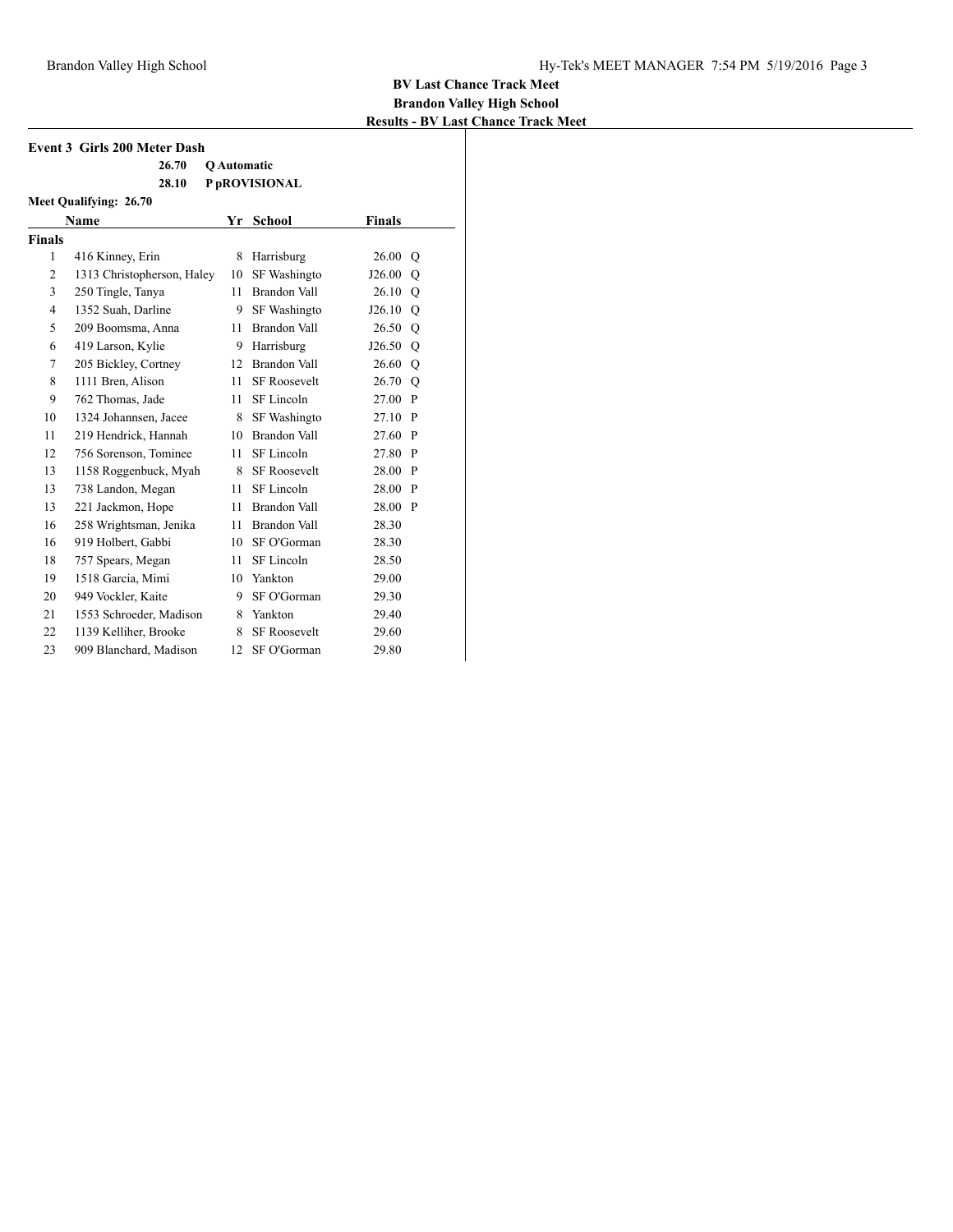| <b>Event 4 Boys 200 Meter Dash</b> |                        |                    |                     |               |              |  |
|------------------------------------|------------------------|--------------------|---------------------|---------------|--------------|--|
|                                    | 22.80                  | <b>O</b> Automatic |                     |               |              |  |
|                                    | 24.00                  |                    | P pROVISIONAL       |               |              |  |
|                                    | Meet Qualifying: 22.80 |                    |                     |               |              |  |
|                                    | Name                   | Yr                 | School              | <b>Finals</b> |              |  |
| <b>Finals</b>                      |                        |                    |                     |               |              |  |
| $\mathbf{1}$                       | 533 Furula, Barayona   | 12                 | SF Lincoln          | 22.00         | O            |  |
| $\overline{2}$                     | 353 Strampe, DJ        | 9                  | Harrisburg          | J22.00        | O            |  |
| 3                                  | 513 Brison, Collin     | 10                 | SF Lincoln          | 22.60         | Q            |  |
| $\overline{4}$                     | 302 Anderson, Jack     |                    | 10 Harrisburg       | 22.80 Q       |              |  |
| 5                                  | 1216 Feterl, Isaiah    | 12                 | SF Washingto        | 23.30         | $\mathbf{P}$ |  |
| 6                                  | 519 DeBerg, Cole       | 11                 | SF Lincoln          | 23.40         | $\mathbf{P}$ |  |
| 7                                  | 1205 Bren. Jack        | 11                 | SF Washingto        | 23.50         | P            |  |
| 8                                  | 1419 Fitch, Eric       |                    | 11 Yankton          | J23.50 P      |              |  |
| 9                                  | 1027 Guzman, Peter     | 12                 | <b>SF Roosevelt</b> | 23.80 P       |              |  |
| 10                                 | 1049 Mauss, Jacob      | 9                  | <b>SF Roosevelt</b> | 23.90         | $\mathbf{P}$ |  |
| 11                                 | 507 Becker, Jacob      | 10 <sup>1</sup>    | SF Lincoln          | 24.10         |              |  |
| 12                                 | 362 Winters, Justin    | 11 -               | Harrisburg          | 24.20         |              |  |
| 12                                 | 121 Hegland, Jacob     | 12                 | Brandon Vall        | 24.20         |              |  |
| 14                                 | 1045 Kruse, Payton     | 11                 | <b>SF</b> Roosevelt | 24.30         |              |  |
| 15                                 | 1457 Rokusek, Nick     | 11                 | Yankton             | 24.40         |              |  |
| 16                                 | 103 Blok, Isaiah       | 12                 | Brandon Vall        | 24.50         |              |  |
| 17                                 | 307 Charrlin, Allan    | 10                 | Harrisburg          | 24.60         |              |  |
| 18                                 | 1019 Edwards, Tre      | 11                 | <b>SF Roosevelt</b> | 24.70         |              |  |
| 19                                 | 1283 Walker, Brock     | 10                 | SF Washingto        | 24.90         |              |  |
| 20                                 | 148 Reindl, Keaton     | 11                 | Brandon Vall        | 25.00         |              |  |
| 21                                 | 136 Mathis, Sam        | 12                 | Brandon Vall        | 25.30         |              |  |
| 22                                 | 839 Renshaw, Zach      | 12                 | SF O'Gorman         | 25.40         |              |  |
| 23                                 | 847 Sommervold, Gunnar | 12                 | SF O'Gorman         | 25.50         |              |  |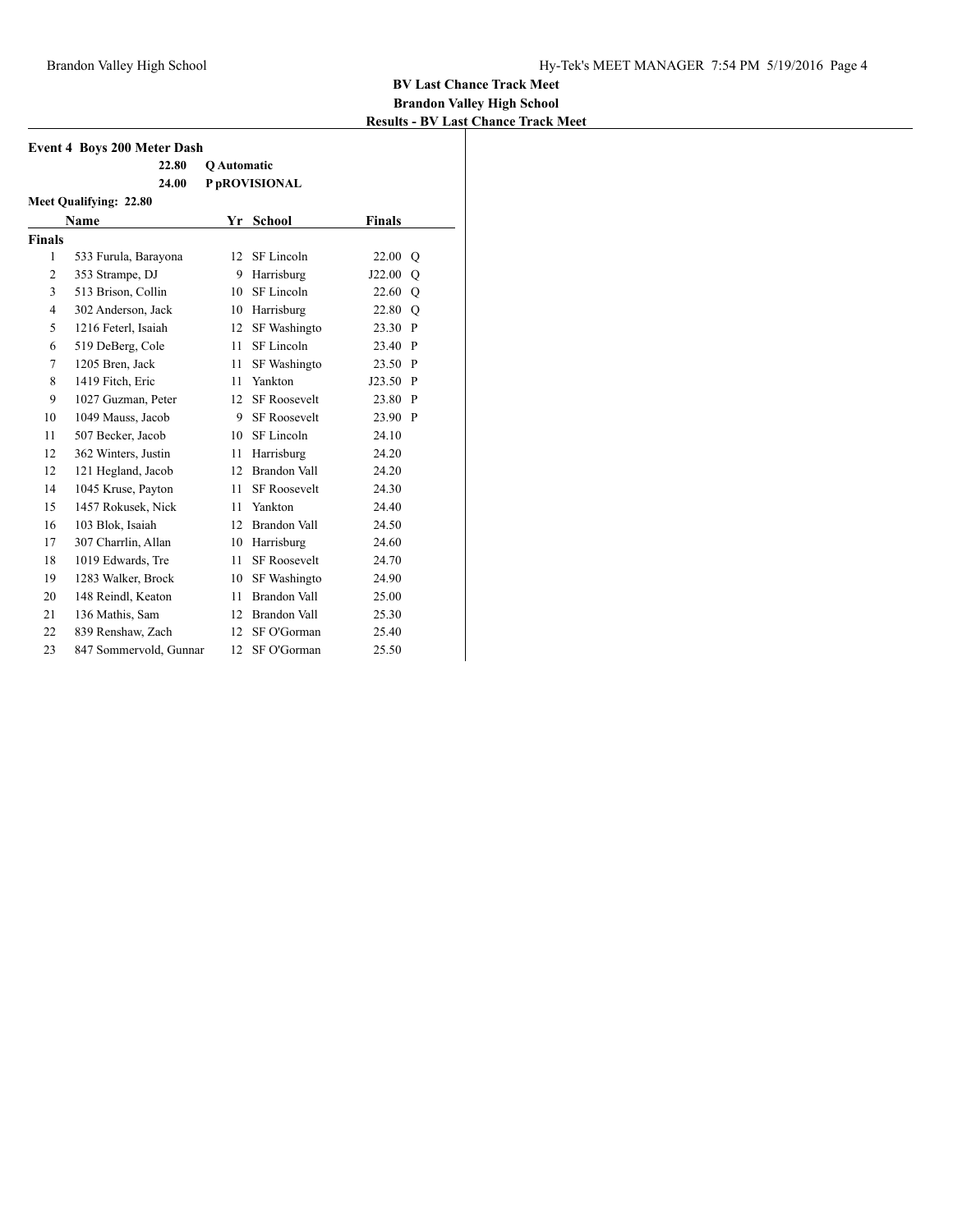| <b>Event 5 Girls 400 Meter Dash</b> |                          |             |                     |               |              |  |
|-------------------------------------|--------------------------|-------------|---------------------|---------------|--------------|--|
|                                     | 1:00.60                  | Q Automatic |                     |               |              |  |
|                                     | 1:03.70                  |             | P pROVISIONAL       |               |              |  |
|                                     | Meet Qualifying: 1:00.60 |             |                     |               |              |  |
|                                     | <b>Name</b>              | Yr          | <b>School</b>       | <b>Finals</b> |              |  |
| <b>Finals</b>                       |                          |             |                     |               |              |  |
| $\mathbf{1}$                        | 714 Cooper, Jasmyne      | 10          | SF Lincoln          | 57.70         | Q            |  |
| 2                                   | 701 Auen, Alisha         | 12          | SF Lincoln          | 59.20         | O            |  |
| 3                                   | 947 Venner, Sydney       | 11          | SF O'Gorman         | 1:00.70       | $\mathbf{P}$ |  |
| $\overline{4}$                      | 1556 Specht, Cameryn     |             | 10 Yankton          | 1:00.80       | $\mathbf{P}$ |  |
| 5                                   | 454 Wurth, Jordan        | 9           | Harrisburg          | 1:01.30       | P            |  |
| 6                                   | 707 Black, Chloe         | 8           | SF Lincoln          | 1:01.70       | $\mathbf{P}$ |  |
| 7                                   | 1343 Moen, Skylar        | 11          | SF Washingto        | 1:01.80       | $\mathbf{P}$ |  |
| 8                                   | 1324 Johannsen, Jacee    | 8           | SF Washingto        | 1:02.30       | P            |  |
| 9                                   | 221 Jackmon, Hope        | 11          | Brandon Vall        | 1:02.50       | $\mathbf{P}$ |  |
| 9                                   | 1561 Vavra, Carly        | 10          | Yankton             | J1:03.50      | $\mathbf{P}$ |  |
| 10                                  | 936 Renshaw, Jaime       | 9           | SF O'Gorman         | 1:03.50       | $\mathbf{P}$ |  |
| 12                                  | 1535 Luken, Erin         | 12          | Yankton             | 1:03.90       |              |  |
| 13                                  | 1565 Wolfgram, Payton    | 8           | Yankton             | 1:04.60       |              |  |
| 13                                  | 440 Tecklenburg, Tessa   | 12          | Harrisburg          | 1:04.60       |              |  |
| 15                                  | 1540 Moser, Rebecca      | 11          | Yankton             | 1:04.90       |              |  |
| 16                                  | 910 Carda, Elizabeth     | 10          | SF O'Gorman         | 1:06.10       |              |  |
| 17                                  | 223 Javorski, Emma       | 7           | <b>Brandon Vall</b> | 1:06.30       |              |  |
| 18                                  | 731 Jenkins, Patti       |             | 10 SF Lincoln       | 1:06.70       |              |  |
| 19                                  | 1137 Jorgensen, Taiya    | 9           | <b>SF Roosevelt</b> | 1:07.50       |              |  |
| 20                                  | 211 Cummings, Hannah     | 8           | Brandon Vall        | 1:08.20       |              |  |
| 21                                  | 929 Muller, Abigale      | 9           | SF O'Gorman         | 1:09.60       |              |  |
| 22                                  | 1144 Kraft, Tristyn      | 9           | <b>SF Roosevelt</b> | 1:11.40       |              |  |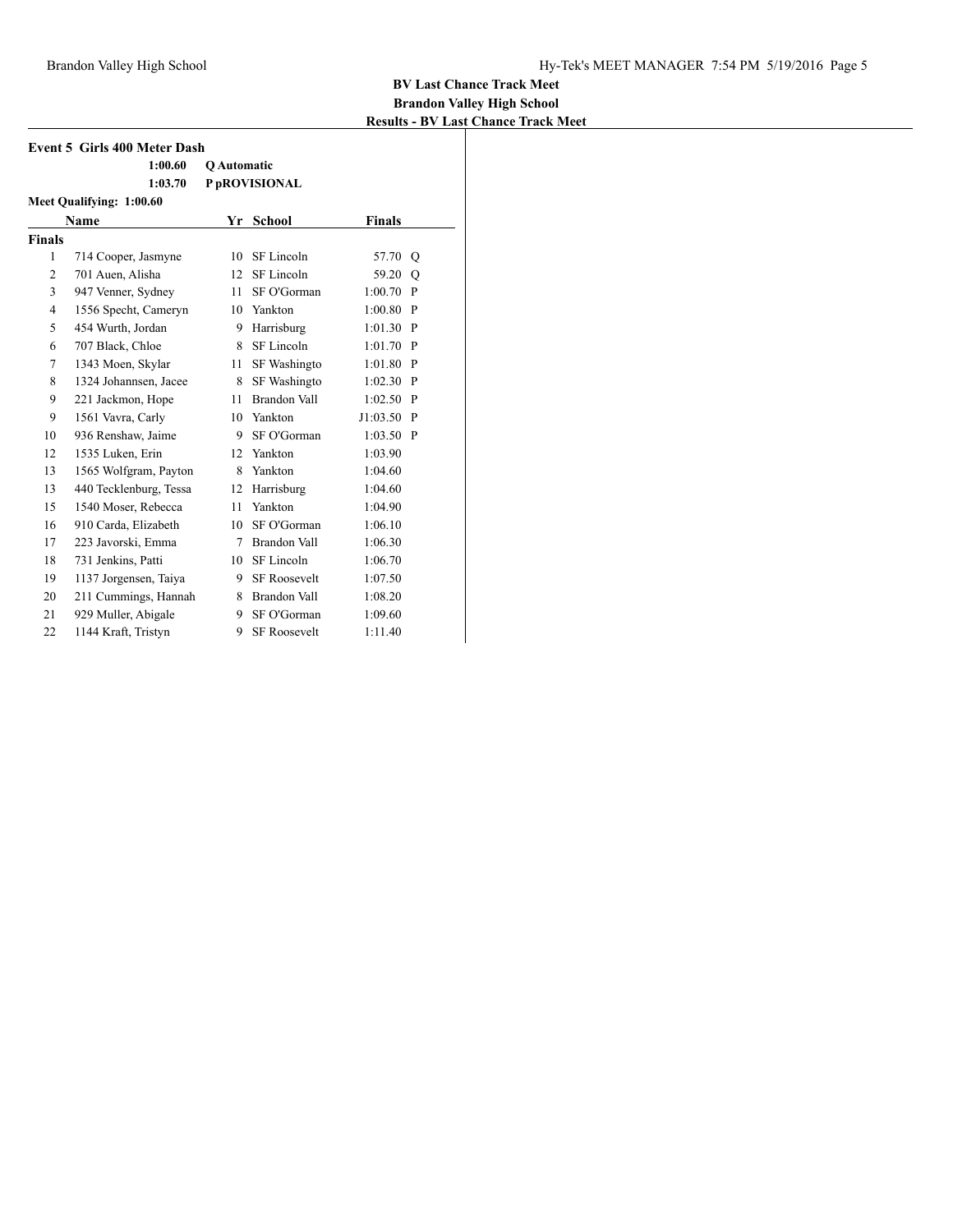| <b>Event 6 Boys 400 Meter Dash</b> |                               |                    |                     |         |              |  |
|------------------------------------|-------------------------------|--------------------|---------------------|---------|--------------|--|
|                                    | 50.80                         | <b>O</b> Automatic |                     |         |              |  |
|                                    | 53.30                         |                    | P pROVISIONAL       |         |              |  |
|                                    | <b>Meet Qualifying: 50.80</b> |                    |                     |         |              |  |
|                                    | Name                          |                    | Yr School           | Finals  |              |  |
| <b>Finals</b>                      |                               |                    |                     |         |              |  |
| 1                                  | 1025 Goehring, Josh           | 12                 | <b>SF Roosevelt</b> | 50.60 Q |              |  |
| 2                                  | 1216 Feterl, Isaiah           | 12                 | SF Washingto        | 50.90   | P            |  |
| 3                                  | 576 Moore, Andrew             | 12                 | SF Lincoln          | 51.50 P |              |  |
| $\overline{4}$                     | 1210 Derr, Alex               | 12                 | SF Washingto        | 51.70 P |              |  |
| 5                                  | 121 Hegland, Jacob            |                    | 12 Brandon Vall     | 52.50 P |              |  |
| 6                                  | 508 Bindert, Isaac            | 12                 | SF Lincoln          | 53.10   | $\mathbf{P}$ |  |
| 7                                  | 511 Borchert, Andrew          | 12                 | SF Lincoln          | 53.20   | $\mathbf{P}$ |  |
| 8                                  | 1459 Savey, Blake             | 12                 | Yankton             | 53.30 P |              |  |
| 9                                  | 1005 Austin, Kenny            | 12                 | <b>SF Roosevelt</b> | 53.80   |              |  |
| 9                                  | 162 Wickersham, Alex          | 11                 | Brandon Vall        | 53.80   |              |  |
| 11                                 | 1054 Peters, Ryan             | 11                 | <b>SF Roosevelt</b> | 54.20   |              |  |
| 12                                 | 517 Christians, Tyson         | 9                  | SF Lincoln          | 54.30   |              |  |
| 13                                 | 103 Blok, Isaiah              |                    | 12 Brandon Vall     | 54.60   |              |  |
| 14                                 | 310 Eckert, Jace              | 11                 | Harrisburg          | 54.80   |              |  |
| 15                                 | 136 Mathis, Sam               | 12                 | Brandon Vall        | 55.00   |              |  |
| 16                                 | 1056 Rames, Jacob             | 11                 | <b>SF</b> Roosevelt | 55.40   |              |  |
| 16                                 | 1458 Ryken, Rex               | 9                  | Yankton             | 55.40   |              |  |
| 18                                 | 810 Boyum, Hunter             | 10                 | SF O'Gorman         | 56.00   |              |  |
| 19                                 | 305 Bruggeman, Cade           | 10                 | Harrisburg          | 56.20   |              |  |
| 20                                 | 1444 Megard, Lincoln          | 12                 | Yankton             | 57.70   |              |  |
| 21                                 | 839 Renshaw, Zach             | 12                 | SF O'Gorman         | 57.80   |              |  |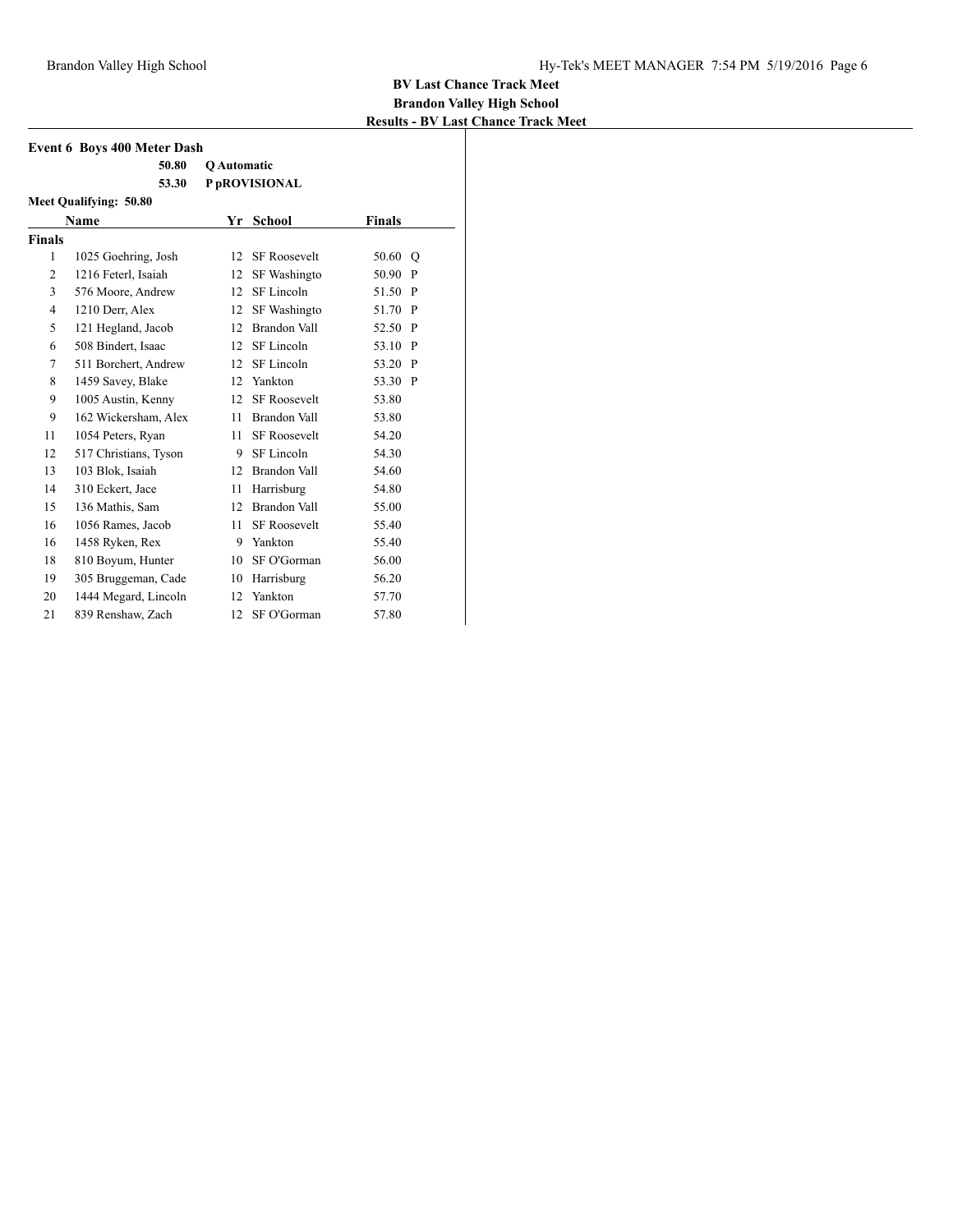|                | <b>Event 7 Girls 800 Meter Run</b> |                    |                     |               |              |  |
|----------------|------------------------------------|--------------------|---------------------|---------------|--------------|--|
|                | 2:20.20                            | <b>O</b> Automatic |                     |               |              |  |
|                | 2:27.20                            |                    | P pROVISIONAL       |               |              |  |
|                | Meet Qualifying: 2:20.20           |                    |                     |               |              |  |
|                | <b>Name</b>                        | Yr                 | <b>School</b>       | <b>Finals</b> |              |  |
| <b>Finals</b>  |                                    |                    |                     |               |              |  |
| $\mathbf{1}$   | 714 Cooper, Jasmyne                | 10                 | SF Lincoln          | 2:15.20       | $\circ$      |  |
| 2              | 227 Klatt, Courtney                | 10                 | Brandon Vall        | 2:19.80       | Q            |  |
| 3              | 254 Waterfall, Haylee              | 10                 | Brandon Vall        | 2:20.00       | Q            |  |
| $\overline{4}$ | 1128 Grismer, Hope                 | 8                  | <b>SF Roosevelt</b> | 2:21.10       | P            |  |
| 5              | 1328 Kearney, Kelsi                | 11                 | SF Washingto        | 2:22.00       | P            |  |
| 6              | 431 Schenk, Meagan                 | 12                 | Harrisburg          | J2:22.00      | $\mathbf{P}$ |  |
| 7              | 758 Sudbeck, Caroline              | 8                  | SF Lincoln          | 2:22.30       | $\mathbf{P}$ |  |
| 8              | 255 Wells, Ashley                  | 9                  | Brandon Vall        | 2:22.40       | P            |  |
| 9              | 241 Presler, Sarah                 | 11                 | Brandon Vall        | 2:22.60       | $\mathbf{P}$ |  |
| 10             | 706 Bindert, Elizabeth             | 9                  | SF Lincoln          | 2:23.40       | P            |  |
| 11             | 448 VanHolland, Taylor             | 12                 | Harrisburg          | 2:26.40       | P            |  |
| 12             | 729 Huber, Sydney                  | 8                  | SF Lincoln          | $2:26.70$ P   |              |  |
| 13             | 1129 Hahne, Mariah                 | 12 <sup>2</sup>    | <b>SF Roosevelt</b> | 2:28.30       |              |  |
| 14             | 1517 Folkers, Tessa                | 10                 | Yankton             | 2:29.10       |              |  |
| 15             | 228 Kocer, Danica                  | 9.                 | Brandon Vall        | 2:29.70       |              |  |
| 16             | 1354 Thompson, Erin                | 12                 | SF Washingto        | 2:30.70       |              |  |
| 17             | 1106 Behm, Grace                   | 12 <sup>2</sup>    | <b>SF Roosevelt</b> | 2:31.20       |              |  |
| 18             | 902 Althoff, Olivia                | 9.                 | SF O'Gorman         | 2:31.60       |              |  |
| 19             | 1150 Morales, Karen                | 10                 | <b>SF Roosevelt</b> | 2:32.20       |              |  |
| 20             | 1316 Etrheim, Megan                | 10                 | SF Washingto        | 2:34.90       |              |  |
| 21             | 752 Peters, Eliza                  | 10                 | SF Lincoln          | 2:35.30       |              |  |
| 22             | 1334 Legal, Chloe                  | 10                 | SF Washingto        | 2:59.00       |              |  |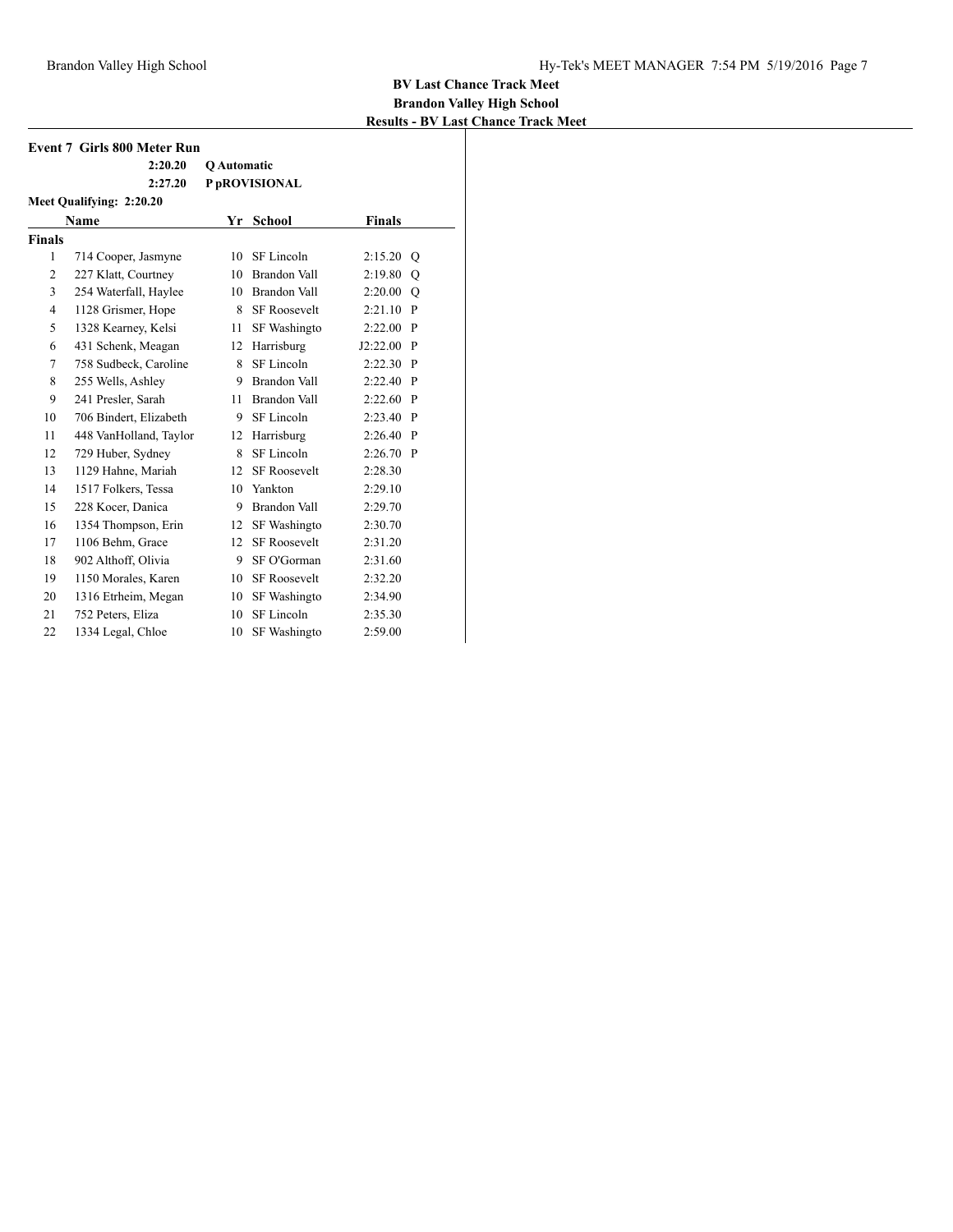|                          | <b>Event 8 Boys 800 Meter Run</b> |             |                     |               |     |  |  |  |
|--------------------------|-----------------------------------|-------------|---------------------|---------------|-----|--|--|--|
|                          | 1:58.70                           | Q Automatic |                     |               |     |  |  |  |
|                          | 2:04.70                           |             | P pROVISIONAL       |               |     |  |  |  |
| Meet Qualifying: 1:58.70 |                                   |             |                     |               |     |  |  |  |
|                          | <b>Name</b>                       | Yr          | <b>School</b>       | <b>Finals</b> |     |  |  |  |
| <b>Finals</b>            |                                   |             |                     |               |     |  |  |  |
| 1                        | 829 Lindner, Tiegen               | 12          | SF O'Gorman         | 1:56.10       | Q   |  |  |  |
| $\overline{c}$           | 1004 Armstrong, Daniel            | 12          | <b>SF Roosevelt</b> | 2:00.00       | P   |  |  |  |
| 3                        | 1036 Iverson, Seth                | 11.         | <b>SF Roosevelt</b> | $2:00.30$ P   |     |  |  |  |
| $\overline{4}$           | 826 Knobloch, Preston             | 11.         | SF O'Gorman         | $2:00.50$ P   |     |  |  |  |
| 5                        | 1015 Dannenbring, Brady           | 8           | <b>SF Roosevelt</b> | $2:01.50$ P   |     |  |  |  |
| 6                        | 326 Johnson, Wil                  | 11          | Harrisburg          | 2:01.60       | P   |  |  |  |
| 7                        | 1039 Johnson, Davis               | 11          | <b>SF Roosevelt</b> | 2:02.00       | - P |  |  |  |
| 8                        | 1415 Dannenbring, Gabe            |             | 12 Yankton          | $J2:02.00$ P  |     |  |  |  |
| 9                        | 1262 Rovang, Nick                 | 12          | <b>SF</b> Washingto | $2:02.10$ P   |     |  |  |  |
| 10                       | 304 Auch, Alexander               | 11          | Harrisburg          | $2:02.50$ P   |     |  |  |  |
| 11                       | 1248 Miller, Austin               | 12          | SF Washingto        | 2:03.10       | - P |  |  |  |
| 12                       | 1295 Zahn, Topher                 | 10          | SF Washingto        | $2:03.60$ P   |     |  |  |  |
| 13                       | 322 Hillmer, Rowdy                | 11          | Harrisburg          | 2:06.60       |     |  |  |  |
| 14                       | 1263 Sadi, Yonas                  | 10          | SF Washingto        | 2:07.10       |     |  |  |  |
| 15                       | 834 Pierson, Dylan                | 10          | SF O'Gorman         | 2:07.70       |     |  |  |  |
| 16                       | 590 Radichev, Evgeni              | 10          | SF Lincoln          | 2:08.50       |     |  |  |  |
| 17                       | 158 Vigants, Austin               | 7           | Brandon Vall        | 2:10.30       |     |  |  |  |
| 18                       | 1454 Rafferty, Jared              | 12          | Yankton             | 2:11.50       |     |  |  |  |
| 19                       | 525 Elliott, Sam                  | 9           | SF Lincoln          | 2:12.40       |     |  |  |  |
| 20                       | 355 Suhr, Taylor                  | 12          | Harrisburg          | 2:12.90       |     |  |  |  |
| 21                       | 555 Johnson, Jadon                | 11          | SF Lincoln          | 2:14.20       |     |  |  |  |
| 22                       | 804 Bell, Connor                  | 12          | SF O'Gorman         | 2:15.80       |     |  |  |  |
| 23                       | 154 Sylliaasen, Cole              | 8           | Brandon Vall        | 2:17.40       |     |  |  |  |
| 24                       | 528 Fendrich, Gabe                | 9           | SF Lincoln          | 2:18.10       |     |  |  |  |
| 25                       | 156 Unknown, Unknown              | 11          | <b>Brandon Vall</b> | 2:21.90       |     |  |  |  |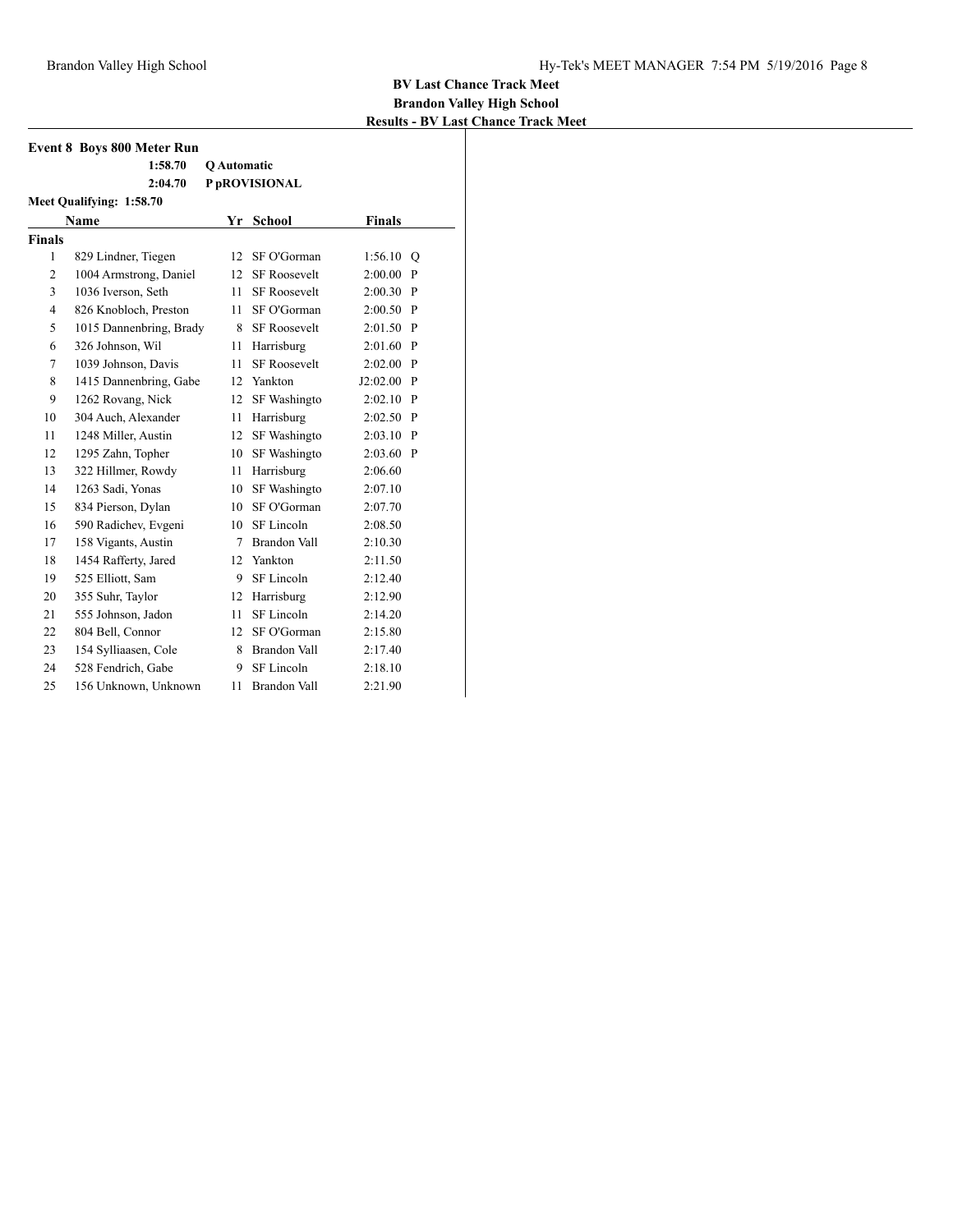| Event 9 Girls 1600 Meter Run |                          |                    |                     |                         |  |  |
|------------------------------|--------------------------|--------------------|---------------------|-------------------------|--|--|
|                              | 5:18.80                  | <b>O</b> Automatic |                     |                         |  |  |
|                              | 5:34.80                  |                    | P pROVISIONAL       |                         |  |  |
|                              | Meet Qualifying: 5:18.80 |                    |                     |                         |  |  |
|                              | Name                     | Yr                 | School              | <b>Finals</b>           |  |  |
| <b>Finals</b>                |                          |                    |                     |                         |  |  |
| 1                            | 1566 Woods, Savannah     | 12                 | Yankton             | 5:10.80<br>O            |  |  |
| $\overline{2}$               | 758 Sudbeck, Caroline    | 8                  | SF Lincoln          | 5:16.90<br>O            |  |  |
| 3                            | 254 Waterfall, Haylee    | 10                 | Brandon Vall        | 5:18.60<br>$\circ$      |  |  |
| $\overline{4}$               | 902 Althoff, Olivia      | 9.                 | SF O'Gorman         | 5:24.60 P               |  |  |
| 5                            | 256 Wells, Lauren        | 9                  | Brandon Vall        | 5:31.70<br>$\mathbf{P}$ |  |  |
| 6                            | 752 Peters, Eliza        | 10                 | SF Lincoln          | 5:32.30 P               |  |  |
| 7                            | 437 Smithback, Austyn    | 8                  | Harrisburg          | 5:32.80 P               |  |  |
| 8                            | 728 Hooker, Lydia        | 11                 | SF Lincoln          | 5:35.40                 |  |  |
| 9                            | 731 Jenkins, Patti       | 10                 | SF Lincoln          | 5:36.90                 |  |  |
| 10                           | 1514 Eidsness, Lauren    | 8                  | Yankton             | 5:41.00                 |  |  |
| 11                           | 1140 Ketcham, Jessalyn   | 11                 | <b>SF Roosevelt</b> | 5:41.70                 |  |  |
| 12                           | 1330 Kray, Carlie        | 10                 | SF Washingto        | 5:43.60                 |  |  |
| 13                           | 1122 Fenderson, Jadalyn  | 9                  | <b>SF Roosevelt</b> | 5:45.60                 |  |  |
| 14                           | 1135 Howard, Danielle    | 9                  | <b>SF Roosevelt</b> | 5:55.90                 |  |  |
| 15                           | 1317 Fischer, Kaitlyn    | 11                 | SF Washingto        | 6:02.10                 |  |  |
| 16                           | 1154 Pearson, Lydia      | 10                 | <b>SF Roosevelt</b> | 6:06.60                 |  |  |
| 17                           | 1348 Rodman, Cassidy     | 12                 | <b>SF Washingto</b> | 6:11.60                 |  |  |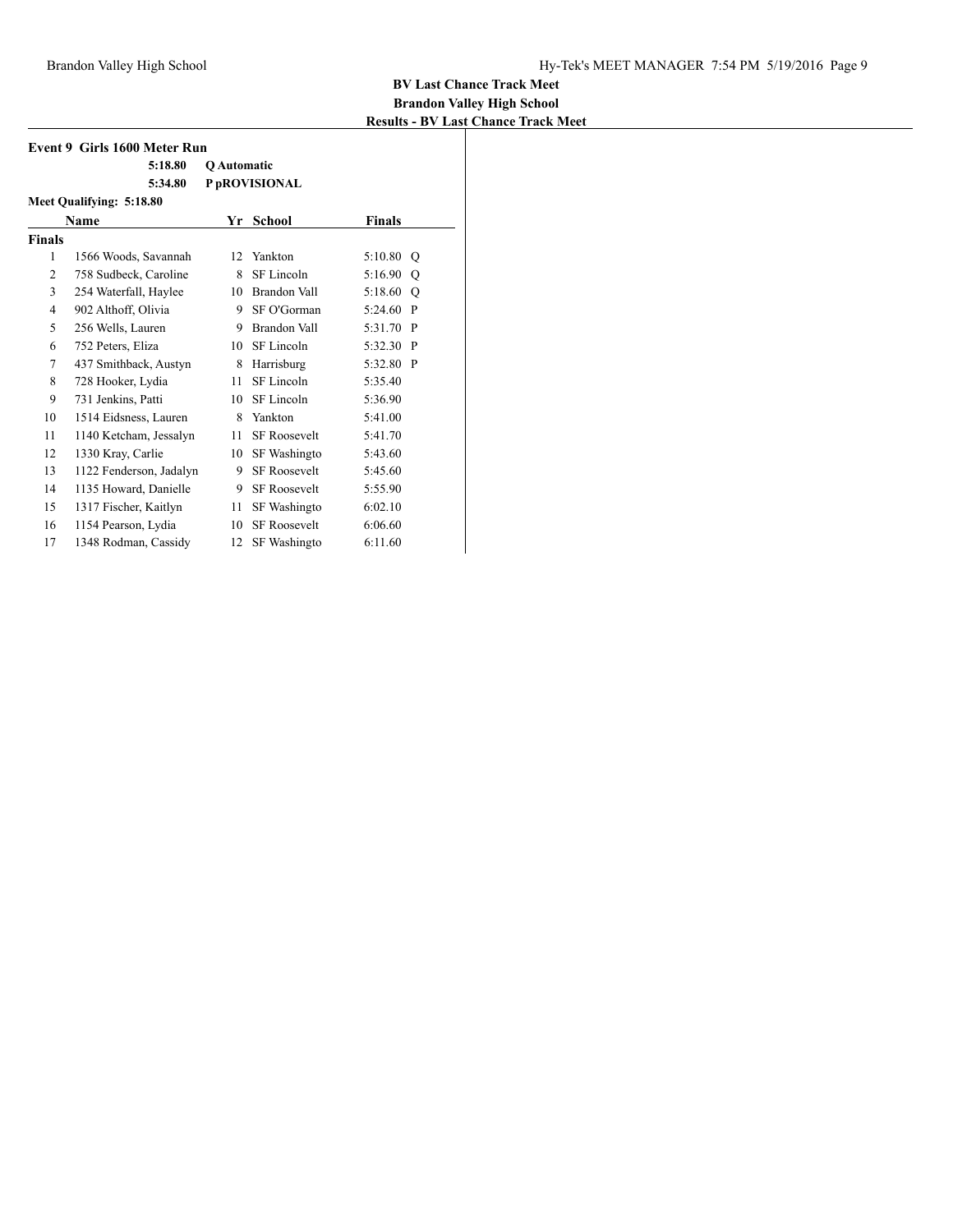| <b>Event 10 Boys 1600 Meter Run</b> |                          |             |                     |             |              |  |  |
|-------------------------------------|--------------------------|-------------|---------------------|-------------|--------------|--|--|
|                                     | 4:26.60                  | Q Automatic |                     |             |              |  |  |
|                                     | 4:40.00                  |             | P pROVISIONAL       |             |              |  |  |
|                                     | Meet Qualifying: 4:26.60 |             |                     |             |              |  |  |
|                                     | Name                     | Yr          | School              | Finals      |              |  |  |
| <b>Finals</b>                       |                          |             |                     |             |              |  |  |
| 1                                   | 587 Peters, Gabe         | 11          | SF Lincoln          | 4:22.50     | O            |  |  |
| 2                                   | 118 Hanna, Jakob         | 11          | Brandon Vall        | 4:27.90     | $\mathbf{P}$ |  |  |
| 3                                   | 1039 Johnson, Davis      | 11          | <b>SF Roosevelt</b> | $4:31.80$ P |              |  |  |
| 4                                   | 524 Elliott, Jack        | 9           | SF Lincoln          | $4:39.40$ P |              |  |  |
| 5                                   | 1013 Chesley, Blake      | 11          | <b>SF Roosevelt</b> | 4:40.20     |              |  |  |
| 6                                   | 1236 Kray, Alec          | 12          | SF Washingto        | 4:41.30     |              |  |  |
| 7                                   | 1263 Sadi, Yonas         | 10          | SF Washingto        | 4:42.00     |              |  |  |
| 8                                   | 525 Elliott, Sam         | 9           | SF Lincoln          | 4:43.20     |              |  |  |
| 9                                   | 571 Mendel, Ike          | 10          | SF Lincoln          | 4:45.20     |              |  |  |
| 10                                  | 1233 Knoblich, Cole      | 12          | SF Washingto        | 4:46.10     |              |  |  |
| 11                                  | 1046 Lee, Isaiah         | 10          | <b>SF Roosevelt</b> | 4:56.40     |              |  |  |
| 12                                  | 1269 Smith, Issac        | 12          | SF Washingto        | 4:57.80     |              |  |  |
| 13                                  | 102 Berestyul, Roman     | 11          | Brandon Vall        | 5:39.90     |              |  |  |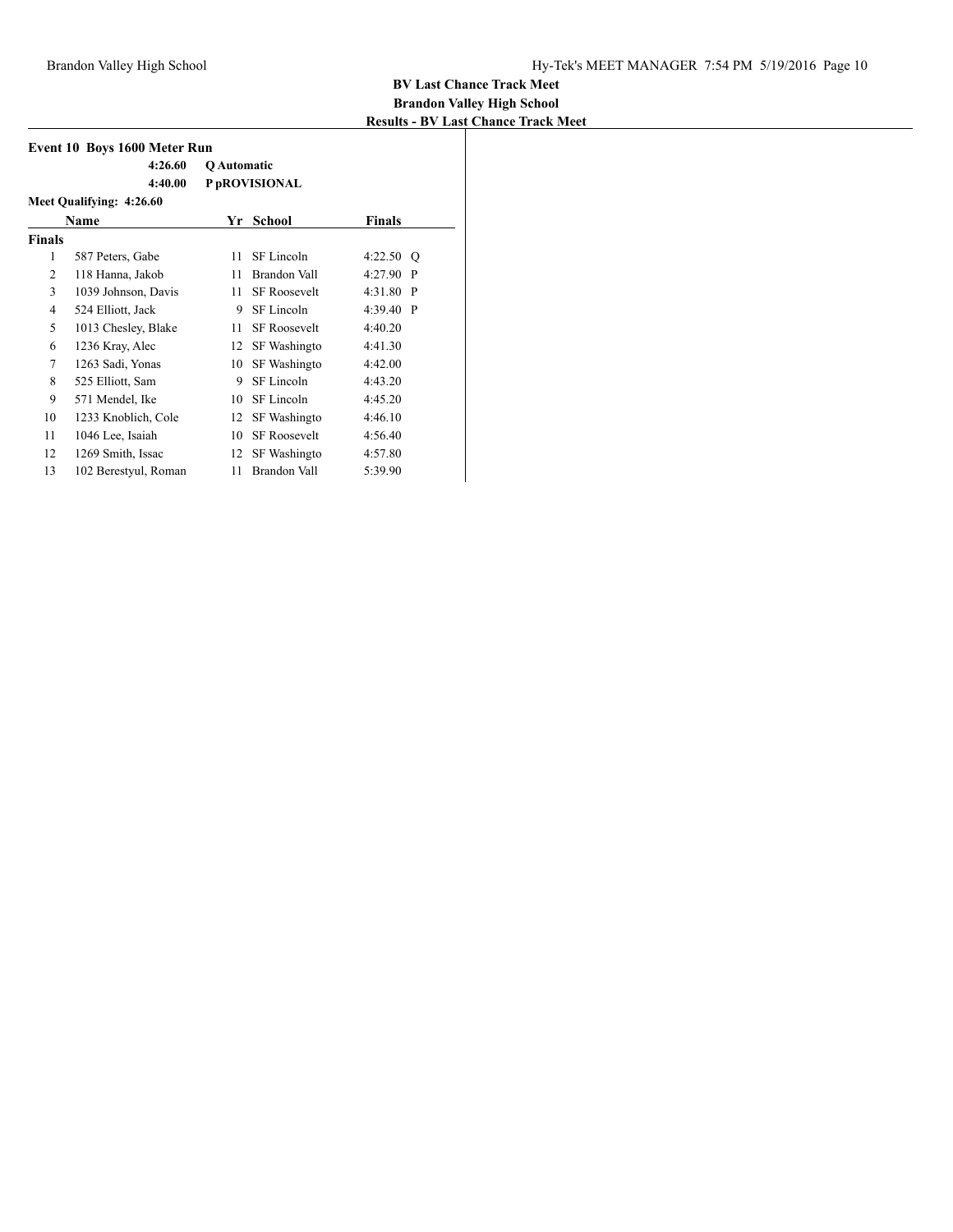| Event 11 Girls 3200 Meter Run |                           |             |                     |               |  |  |  |
|-------------------------------|---------------------------|-------------|---------------------|---------------|--|--|--|
|                               | 11:36.80                  | Q Automatic |                     |               |  |  |  |
|                               | 12:11.60                  |             | P pROVISIONAL       |               |  |  |  |
|                               | Meet Qualifying: 11:36.80 |             |                     |               |  |  |  |
|                               | <b>Name</b>               | Yr          | School              | <b>Finals</b> |  |  |  |
| <b>Finals</b>                 |                           |             |                     |               |  |  |  |
| 1                             | 242 Rief, Allison         | 9           | Brandon Vall        | $11:42.10$ P  |  |  |  |
| 2                             | 946 Vavra, Ashton         | 8           | SF O'Gorman         | $12:06.40$ P  |  |  |  |
| 3                             | 750 Patrick, Katie        | 11          | SF Lincoln          | $12:09.10$ P  |  |  |  |
| $\overline{4}$                | 1122 Fenderson, Jadalyn   | 9           | <b>SF Roosevelt</b> | 12:48.30      |  |  |  |
| 5                             | 1125 Giles, Laramie       | 11.         | <b>SF Roosevelt</b> | 12:59.30      |  |  |  |
| 6                             | 1537 McClure, Emerson     | 8           | Yankton             | 13:17.00      |  |  |  |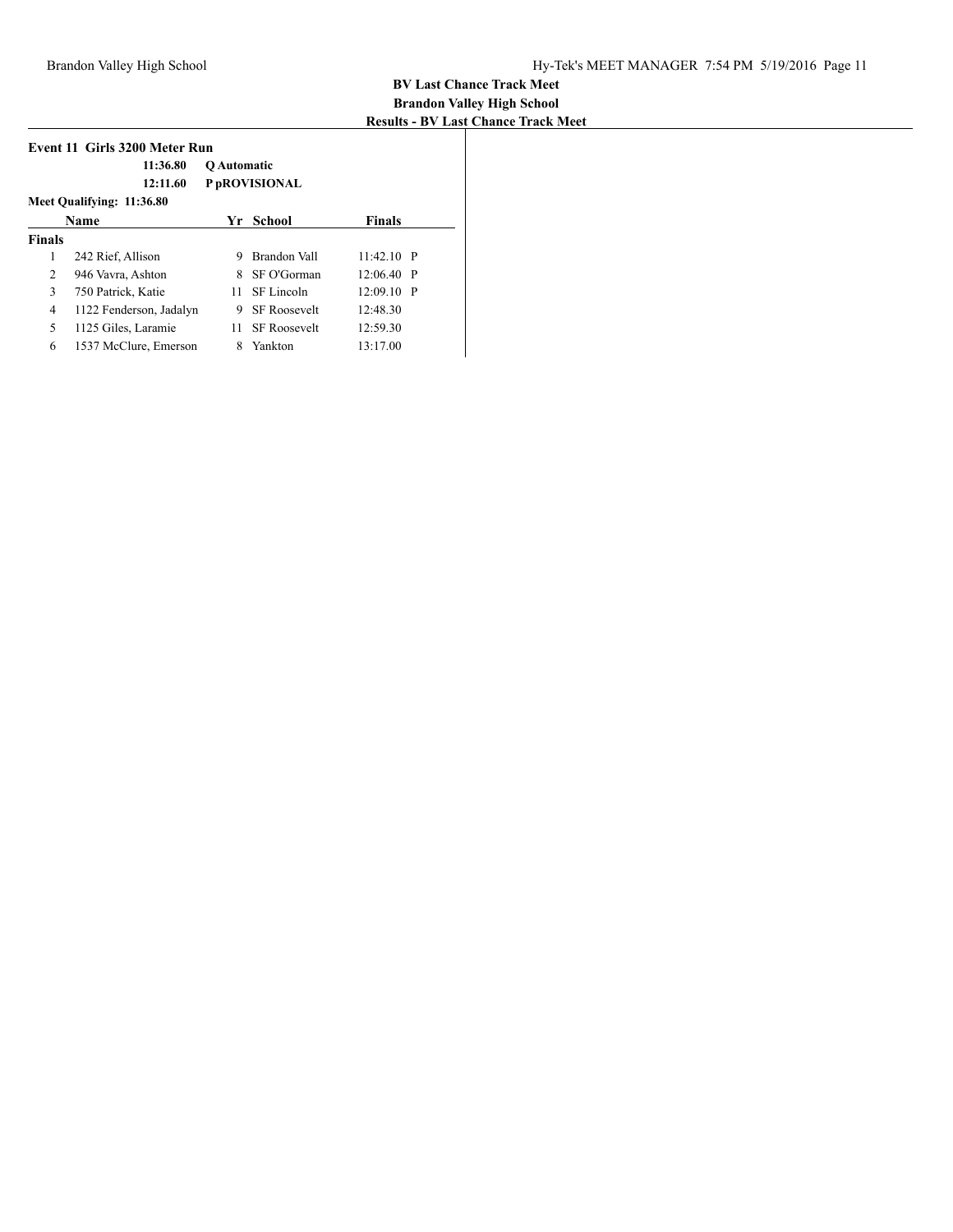| Event 12 Boys 3200 Meter Run |                          |             |                     |               |  |  |  |  |  |
|------------------------------|--------------------------|-------------|---------------------|---------------|--|--|--|--|--|
|                              | 9:47.40                  | Q Automatic |                     |               |  |  |  |  |  |
|                              | 10:16.80                 |             | P pROVISIONAL       |               |  |  |  |  |  |
|                              | Meet Qualifying: 9:47.40 |             |                     |               |  |  |  |  |  |
|                              | <b>Name</b>              | Yr          | School              | <b>Finals</b> |  |  |  |  |  |
| <b>Finals</b>                |                          |             |                     |               |  |  |  |  |  |
| 1                            | 559 Klitzke, Henry       | 11          | SF Lincoln          | $9:58.00$ P   |  |  |  |  |  |
| 2                            | 565 Loudon, Dale         | 12          | SF Lincoln          | 10:20.20      |  |  |  |  |  |
| 3                            | 1263 Sadi, Yonas         | 10          | SF Washingto        | 10:22.20      |  |  |  |  |  |
| 4                            | 145 Powell, Joshua       | 11          | Brandon Vall        | 10:27.10      |  |  |  |  |  |
| 5                            | 603 Schroeder, Jared     | 10          | SF Lincoln          | 10:27.40      |  |  |  |  |  |
| 6                            | 1013 Chesley, Blake      | 11          | <b>SF Roosevelt</b> | 10:32.40      |  |  |  |  |  |
| 7                            | 163 Wilde, Max           | 10          | Brandon Vall        | 10:34.80      |  |  |  |  |  |
| 8                            | 1061 Slaba, Jayden       | 10          | <b>SF Roosevelt</b> | 10:45.50      |  |  |  |  |  |
| 9                            | 1253 Mvuyekure, Bonheur  | 10          | SF Washingto        | 10:48.90      |  |  |  |  |  |
| 10                           | 504 Auen, Bailey         | 9           | SF Lincoln          | 10:51.70      |  |  |  |  |  |
| 11                           | 806 Bentz, Will          | 11          | SF O'Gorman         | 10:52.10      |  |  |  |  |  |
| 12                           | 1042 Knox, Matthew       | 11          | <b>SF Roosevelt</b> | 10:54.30      |  |  |  |  |  |
| 13                           | 1021 Ferri, Colin        | 9           | <b>SF Roosevelt</b> | 10:56.60      |  |  |  |  |  |
| 14                           | 1251 Mohamud, Ayub       | 9           | SF Washingto        | 11:06.20      |  |  |  |  |  |
| 15                           | 842 Ripperda, TJ         | 10          | SF O'Gorman         | 11:25.40      |  |  |  |  |  |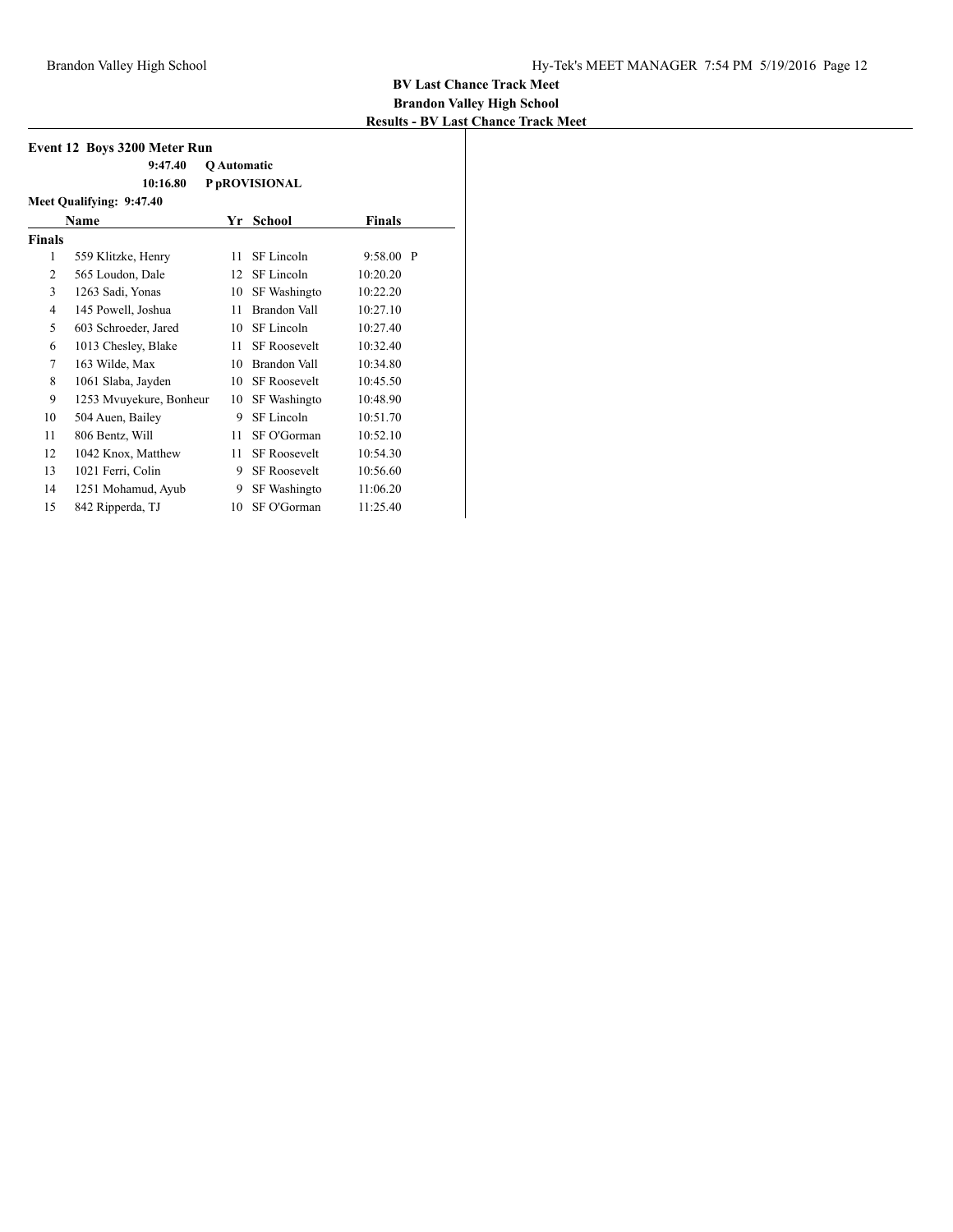| <b>Event 13 Girls 100 Meter Hurdles</b> |                          |                    |                     |               |              |  |  |
|-----------------------------------------|--------------------------|--------------------|---------------------|---------------|--------------|--|--|
|                                         | 15.60                    | <b>O</b> Automatic |                     |               |              |  |  |
|                                         | 16.40                    |                    | P pROVISIONAL       |               |              |  |  |
| Meet Qualifying: 15.60                  |                          |                    |                     |               |              |  |  |
|                                         | Name                     | Yr                 | <b>School</b>       | <b>Finals</b> |              |  |  |
| <b>Finals</b>                           |                          |                    |                     |               |              |  |  |
| $\mathbf{1}$                            | 428 Poelstra, Darien     |                    | 12 Harrisburg       | 15.50         | $\circ$      |  |  |
| 2                                       | 728 Hooker, Lydia        | 11                 | SF Lincoln          | 15.70         | P            |  |  |
| 3                                       | 1559 Tessier, Madason    | 11                 | Yankton             | 16.00         | $\mathbf{P}$ |  |  |
| $\overline{4}$                          | 432 Schmunk, Gabby       | 11                 | Harrisburg          | 16.20         | $\mathbf{P}$ |  |  |
| 5                                       | 213 Dixon, Brielle       | 7                  | <b>Brandon Vall</b> | 16.30         | $\mathbf{P}$ |  |  |
| 6                                       | 715 Dal, Josephine       | 9.                 | SF Lincoln          | J16.30 P      |              |  |  |
| 7                                       | 1542 Oswald, Emily       | 10                 | Yankton             | J16.30        | $\mathbf{P}$ |  |  |
| 8                                       | 765 Yohana, Wini         | 10                 | SF Lincoln          | 16.40         | $\mathbf{P}$ |  |  |
| 8                                       | 222 Jacobson, Arika      | 12                 | Brandon Vall        | 16.40 P       |              |  |  |
| 9                                       | 1507 Budig, Kate         | 10                 | Yankton             | J16.40        | $\mathbf{P}$ |  |  |
| 11                                      | 1116 Chamberlain, Kaedyn | 11 -               | <b>SF Roosevelt</b> | 16.80         |              |  |  |
| 12                                      | 924 Kreber, Kendyl       | 11                 | SF O'Gorman         | 17.00         |              |  |  |
| 13                                      | 1175 Vandenhoek, Alexis  | 9                  | <b>SF Roosevelt</b> | 17.20         |              |  |  |
| 14                                      | 737 Landon, Madison      | 11                 | SF Lincoln          | 17.80         |              |  |  |
| 15                                      | 422 Mathiesen, McKenna   | 11                 | Harrisburg          | 17.90         |              |  |  |
| 16                                      | 1323 Henderson, Reagan   | 10                 | SF Washingto        | 18.40         |              |  |  |
| 17                                      | 223 Javorski, Emma       | 7                  | Brandon Vall        | 18.50         |              |  |  |
| 17                                      | 1310 Burgers, Camryn     | 9                  | SF Washingto        | 18.50         |              |  |  |
| 19                                      | 211 Cummings, Hannah     | 8                  | Brandon Vall        | 18.70         |              |  |  |
| 20                                      | 1318 Flemming, Nadia     | 9.                 | SF Washingto        | 19.80         |              |  |  |
| 21                                      | 1308 Brandt, Kennie      | 10                 | SF Washingto        | 19.90         |              |  |  |
| 22                                      | 1125 Giles, Laramie      | 11                 | <b>SF Roosevelt</b> | 20.40         |              |  |  |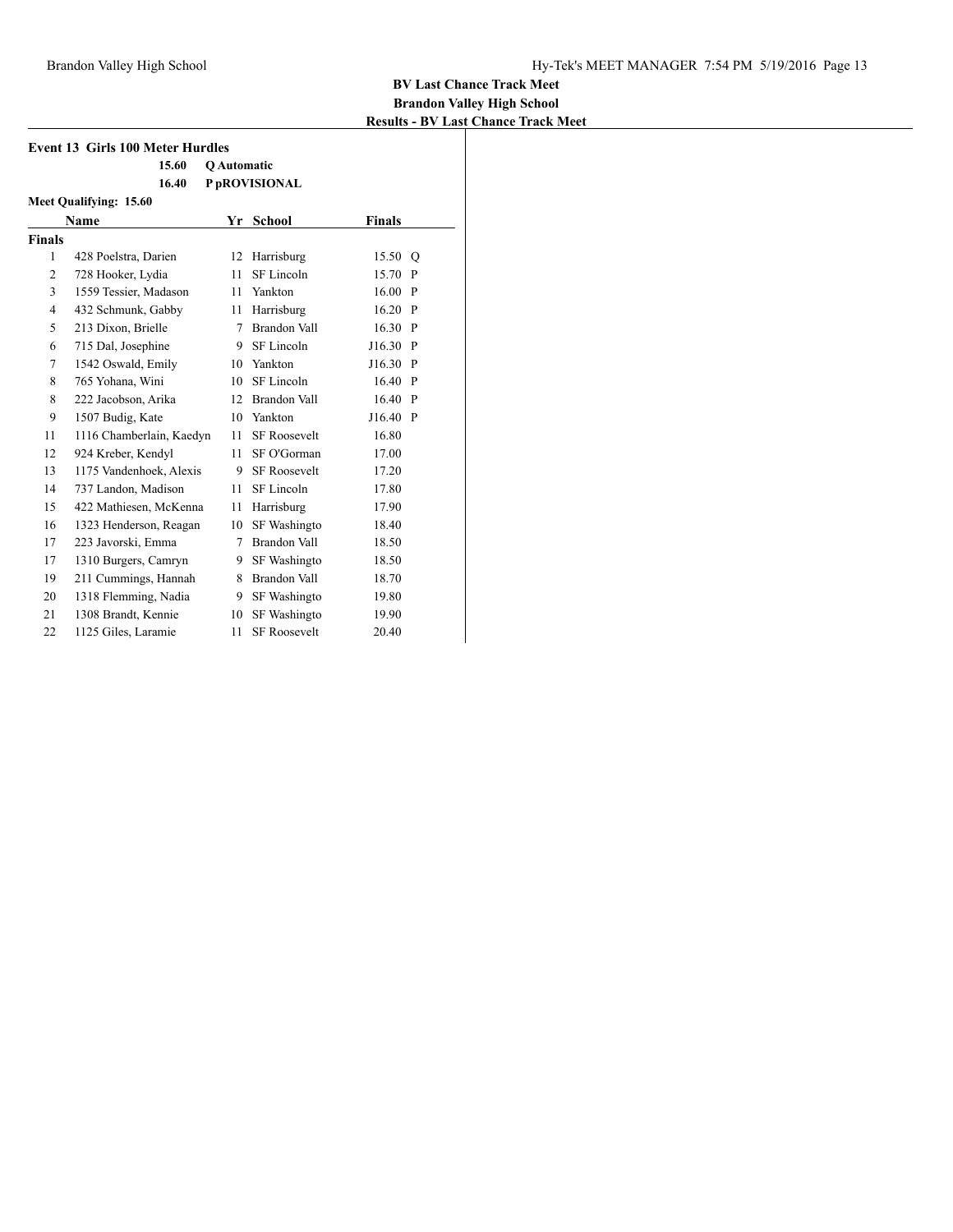| <b>Event 14 Boys 110 Meter Hurdles</b> |                           |                    |                     |               |              |  |  |
|----------------------------------------|---------------------------|--------------------|---------------------|---------------|--------------|--|--|
|                                        | 15.80                     | <b>O</b> Automatic |                     |               |              |  |  |
|                                        | 16.60                     |                    | P pROVISIONAL       |               |              |  |  |
| Meet Qualifying: 15.80                 |                           |                    |                     |               |              |  |  |
|                                        | Name                      | Yr                 | School              | <b>Finals</b> |              |  |  |
| <b>Finals</b>                          |                           |                    |                     |               |              |  |  |
| 1                                      | 1270 Smith, Ty            | 12                 | SF Washingto        | 15.30         | O            |  |  |
| 2                                      | 1213 Enalls, Mike         | 12                 | SF Washingto        | J15.30        | $\circ$      |  |  |
| 3                                      | 1219 Freese, Nate         | 9                  | SF Washingto        | 15.80         | $\circ$      |  |  |
| 4                                      | 111 Donahoe, Josh         | 10                 | Brandon Vall        | 15.90 P       |              |  |  |
| 5                                      | 345 Pohlmann, Matt        | 12                 | Harrisburg          | 16.30         | $\mathbf{P}$ |  |  |
| 6                                      | 596 Roach, Dalton         | 12                 | SF Lincoln          | 16.50 P       |              |  |  |
| 7                                      | 1006 Baloun, Seth         | 10                 | <b>SF Roosevelt</b> | 16.80         |              |  |  |
| 7                                      | 610 St. Pierre, Stephan   | 9                  | SF Lincoln          | 16.80         |              |  |  |
| 7                                      | 126 House, James          | 11                 | Brandon Vall        | 16.80         |              |  |  |
| 10                                     | 1285 Warmbein, Dominick   | 11                 | SF Washingto        | 17.40         |              |  |  |
| 10                                     | 822 Hertz, Alex           | 10                 | SF O'Gorman         | 17.40         |              |  |  |
| 12                                     | 361 White, Jon            | 10                 | Harrisburg          | 17.80         |              |  |  |
| 13                                     | 1402 Ahrensn, Nick        | 12                 | Yankton             | 17.90         |              |  |  |
| 14                                     | 1471 Wermers, Ray         | 10                 | Yankton             | 18.50         |              |  |  |
| 15                                     | 164 Wojciechowski, Reilly | 11                 | Brandon Vall        | 18.90         |              |  |  |
| 16                                     | 119 Harris, Max           | 11                 | Brandon Vall        | 19.00         |              |  |  |
| 17                                     | 1450 O'Hara, Tate         | 10                 | Yankton             | 20.40         |              |  |  |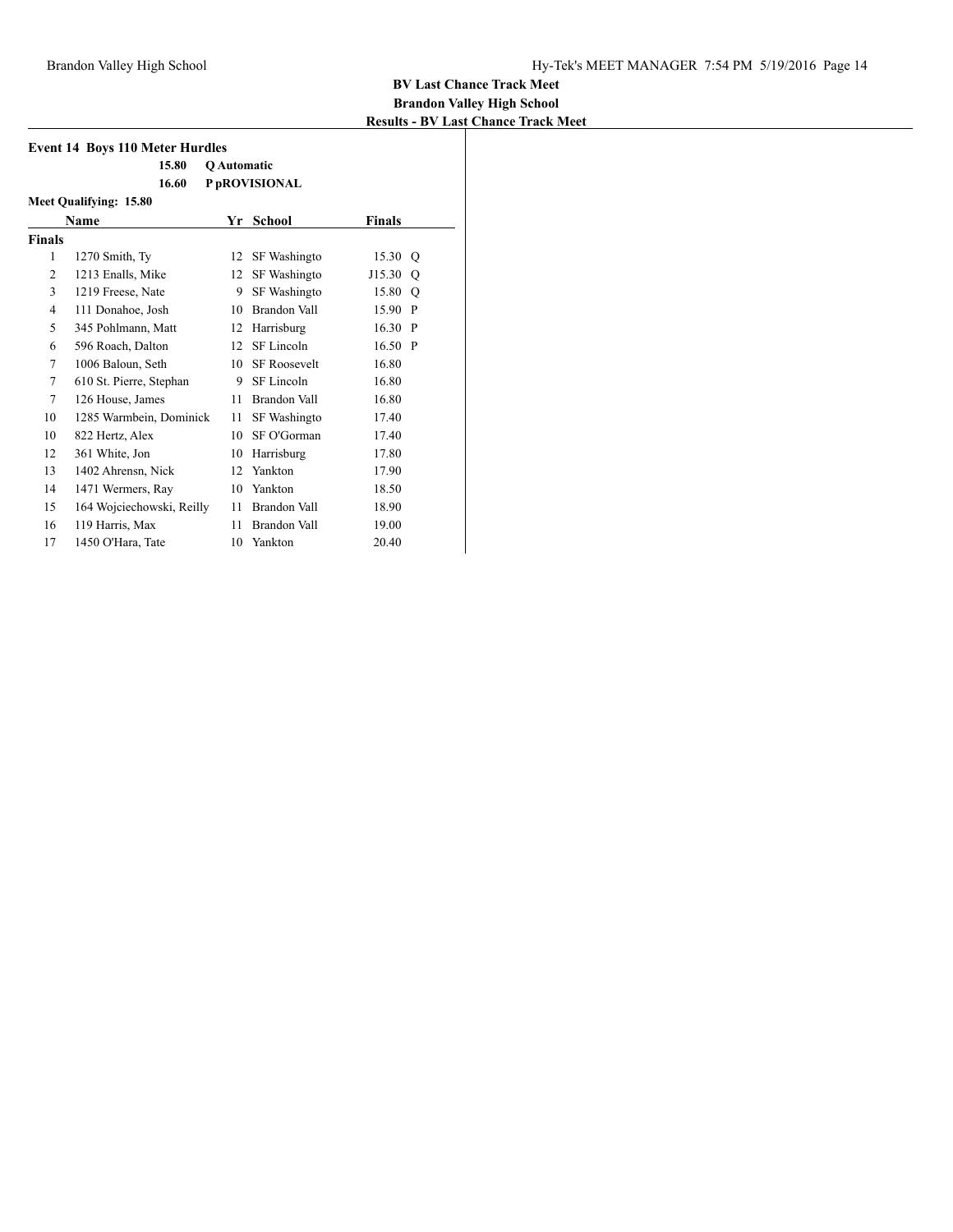| <b>Event 15 Girls 300 Meter Hurdles</b> |                          |                    |                     |               |              |
|-----------------------------------------|--------------------------|--------------------|---------------------|---------------|--------------|
|                                         | 47.90                    | <b>O</b> Automatic |                     |               |              |
|                                         | 50.30                    |                    | P pROVISIONAL       |               |              |
|                                         | Meet Qualifying: 47.90   |                    |                     |               |              |
|                                         | Name                     | Yr                 | <b>School</b>       | <b>Finals</b> |              |
| <b>Finals</b>                           |                          |                    |                     |               |              |
| 1                                       | 715 Dal, Josephine       | 9                  | SF Lincoln          | 47.60         | O            |
| $\overline{2}$                          | 1329 Kinzer, Isabel      | 11                 | SF Washingto        | 47.80         | O            |
| 3                                       | 733 Justus, Liberty      | 10                 | SF Lincoln          | 49.30         | $\mathbf{P}$ |
| $\overline{4}$                          | 208 Birath, Mikaela      | 10                 | <b>Brandon Vall</b> | 49.80         | $\mathbf{P}$ |
| 5                                       | 1548 Salvatori, Danielle | 12                 | Yankton             | 49.90 P       |              |
| 6                                       | 949 Vockler, Kaite       | 9                  | SF O'Gorman         | 50.10 P       |              |
| 7                                       | 737 Landon, Madison      | 11                 | SF Lincoln          | 50.50         |              |
| 8                                       | 765 Yohana, Wini         | 10                 | SF Lincoln          | J50.50        |              |
| 9                                       | 428 Poelstra, Darien     | 12                 | Harrisburg          | 50.90         |              |
| 10                                      | 924 Kreber, Kendyl       | 11                 | SF O'Gorman         | 51.20         |              |
| 11                                      | 1116 Chamberlain, Kaedyn | 11                 | <b>SF Roosevelt</b> | 51.40         |              |
| 12                                      | 231 Mashlan, Morgan      | 11                 | Brandon Vall        | 51.90         |              |
| 13                                      | 425 Murphy, Brittan      | 12                 | Harrisburg          | 52.30         |              |
| 14                                      | 1125 Giles, Laramie      | 11                 | <b>SF Roosevelt</b> | 52.70         |              |
| 15                                      | 1173 Ulmer, Kara         | 10                 | <b>SF Roosevelt</b> | 53.00         |              |
| 16                                      | 401 Berndt, Kiara        | 9                  | Harrisburg          | 53.60         |              |
| 17                                      | 1323 Henderson, Reagan   | 10                 | SF Washingto        | 55.00         |              |
| 18                                      | 1310 Burgers, Camryn     | 9                  | SF Washingto        | 57.40         |              |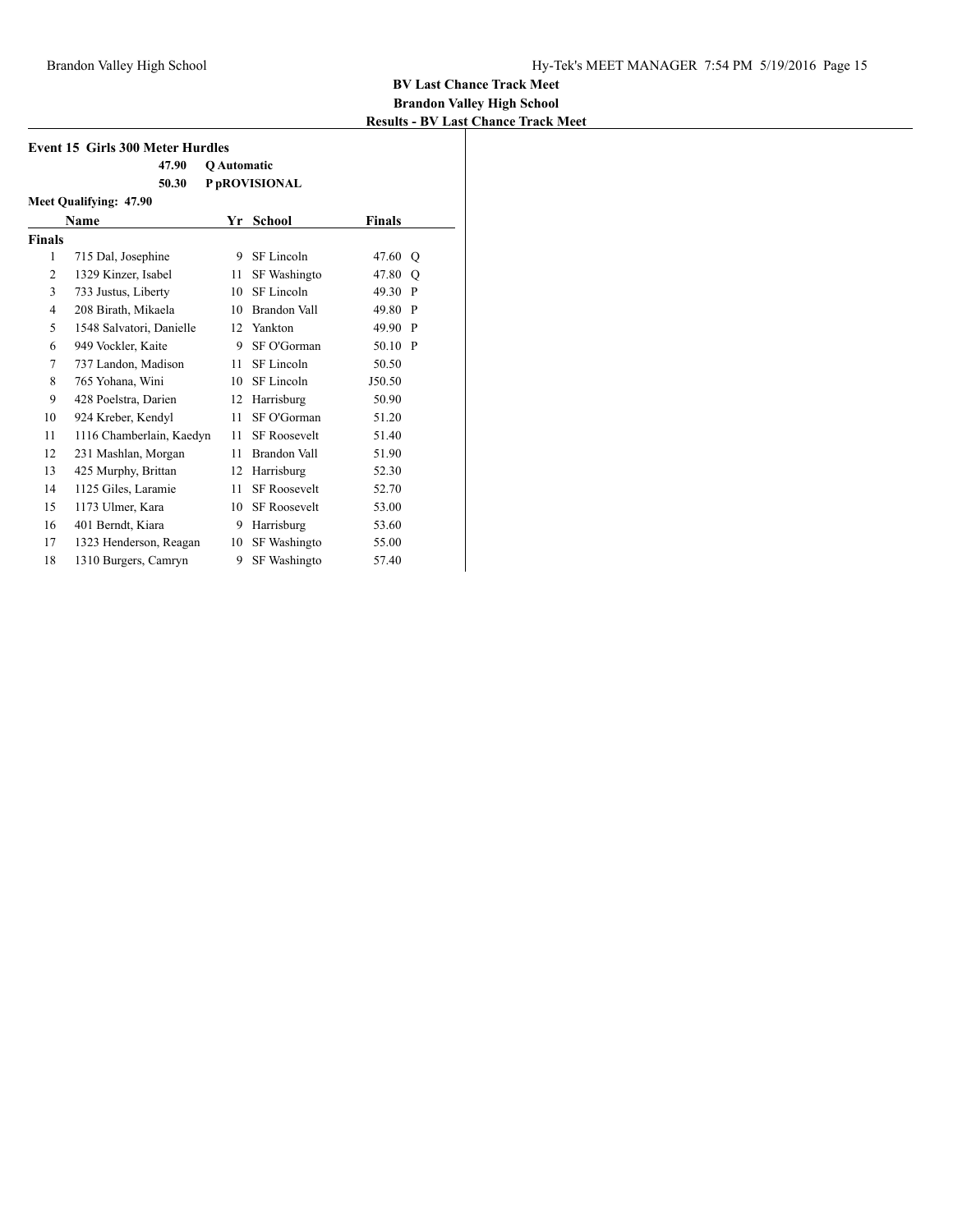| <b>Event 16 Boys 300 Meter Hurdles</b> |                         |                    |                     |               |         |
|----------------------------------------|-------------------------|--------------------|---------------------|---------------|---------|
|                                        | 41.00                   | <b>O</b> Automatic |                     |               |         |
|                                        | 43.10                   |                    | P pROVISIONAL       |               |         |
|                                        | Meet Qualifying: 41.00  |                    |                     |               |         |
|                                        | Name                    |                    | Yr School           | <b>Finals</b> |         |
| <b>Finals</b>                          |                         |                    |                     |               |         |
| 1                                      | 1219 Freese, Nate       | 9                  | SF Washingto        | 40.00 Q       |         |
| $\overline{2}$                         | 818 Fritsch, Luke       | 12                 | SF O'Gorman         | J40.00        | $\circ$ |
| 3                                      | 625 Woods, Alex         | 12                 | SF Lincoln          | 40.50 Q       |         |
| $\overline{4}$                         | 126 House, James        | 11                 | Brandon Vall        | 41.70 P       |         |
| 5                                      | 1270 Smith, Ty          | 12                 | SF Washingto        | 42.30 P       |         |
| 6                                      | 111 Donahoe, Josh       | 10                 | Brandon Vall        | 42.50 P       |         |
| 7                                      | 596 Roach, Dalton       | 12                 | SF Lincoln          | 43.00 P       |         |
| 8                                      | 1006 Baloun, Seth       | 10 <sup>1</sup>    | <b>SF Roosevelt</b> | 43.10 P       |         |
| 9                                      | 610 St. Pierre, Stephan | 9                  | SF Lincoln          | 43.50         |         |
| 10                                     | 1213 Enalls, Mike       | 12                 | SF Washingto        | 43.60         |         |
| 10                                     | 1445 Millen, Devin      | 12                 | Yankton             | 43.60         |         |
| 12                                     | 1074 Walls, Bryce       | 11                 | <b>SF</b> Roosevelt | 44.00         |         |
| 13                                     | 1222 Garcia, Miguel     | 10                 | <b>SF</b> Washingto | 44.30         |         |
| 14                                     | 538 Glanzer, Cole       | 12                 | SF Lincoln          | 45.30         |         |
| 15                                     | 1457 Rokusek, Nick      | 11                 | Yankton             | 45.70         |         |
| 16                                     | 822 Hertz, Alex         | 10                 | SF O'Gorman         | 45.80         |         |
| 17                                     | 119 Harris, Max         | 11                 | Brandon Vall        | 46.10         |         |
| 18                                     | 361 White, Jon          | 10                 | Harrisburg          | 46.40         |         |
| 19                                     | 1413 Cwach, Blake       | 11                 | Yankton             | 47.20         |         |
| 20                                     | 1402 Ahrensn, Nick      | 12                 | Yankton             | 48.90         |         |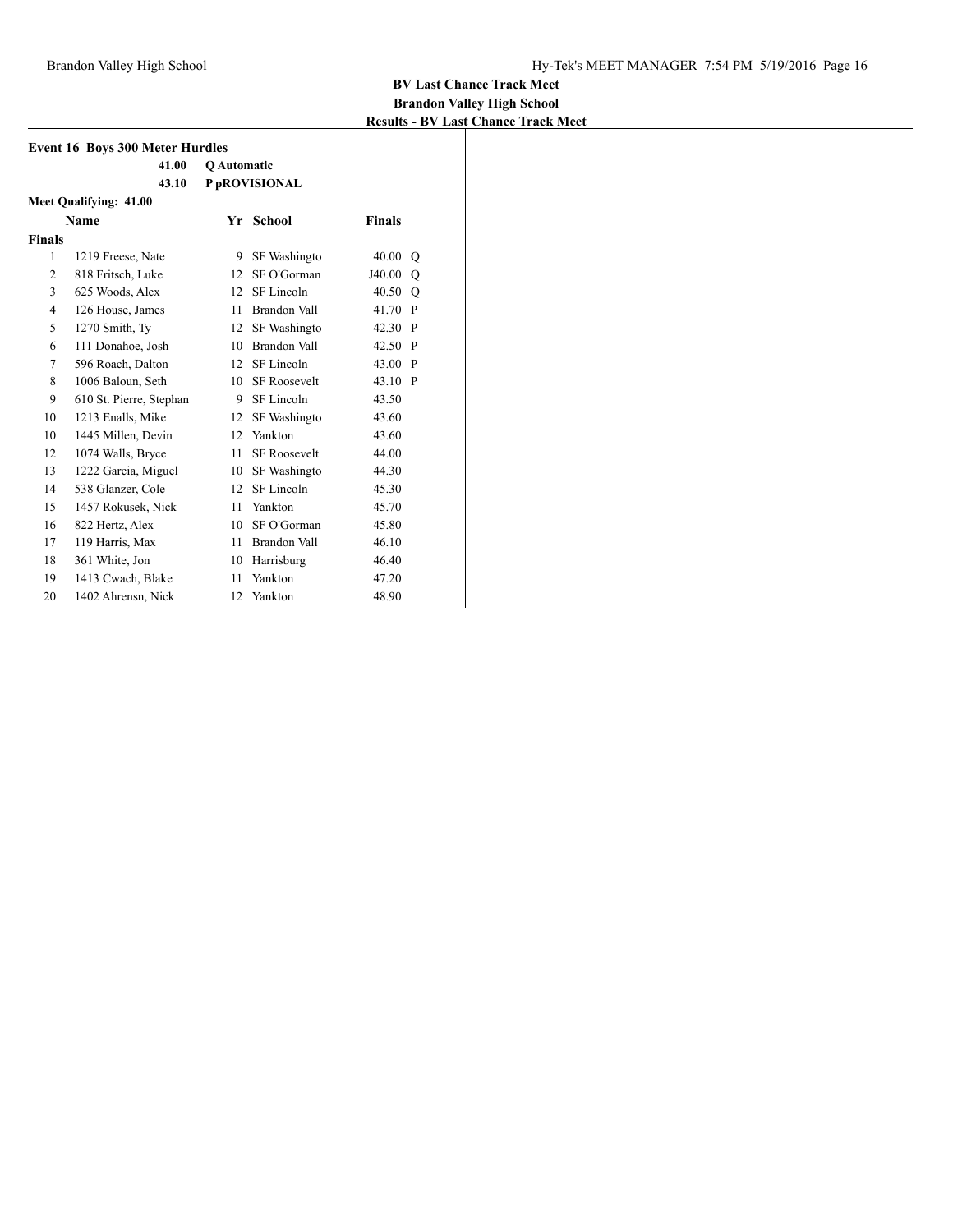| Relay | <b>Finals</b> |
|-------|---------------|
|       |               |
|       | 49.6          |
|       | 49.8          |
|       | 51.0          |
|       | 51.1          |
|       | 52.9          |
|       |               |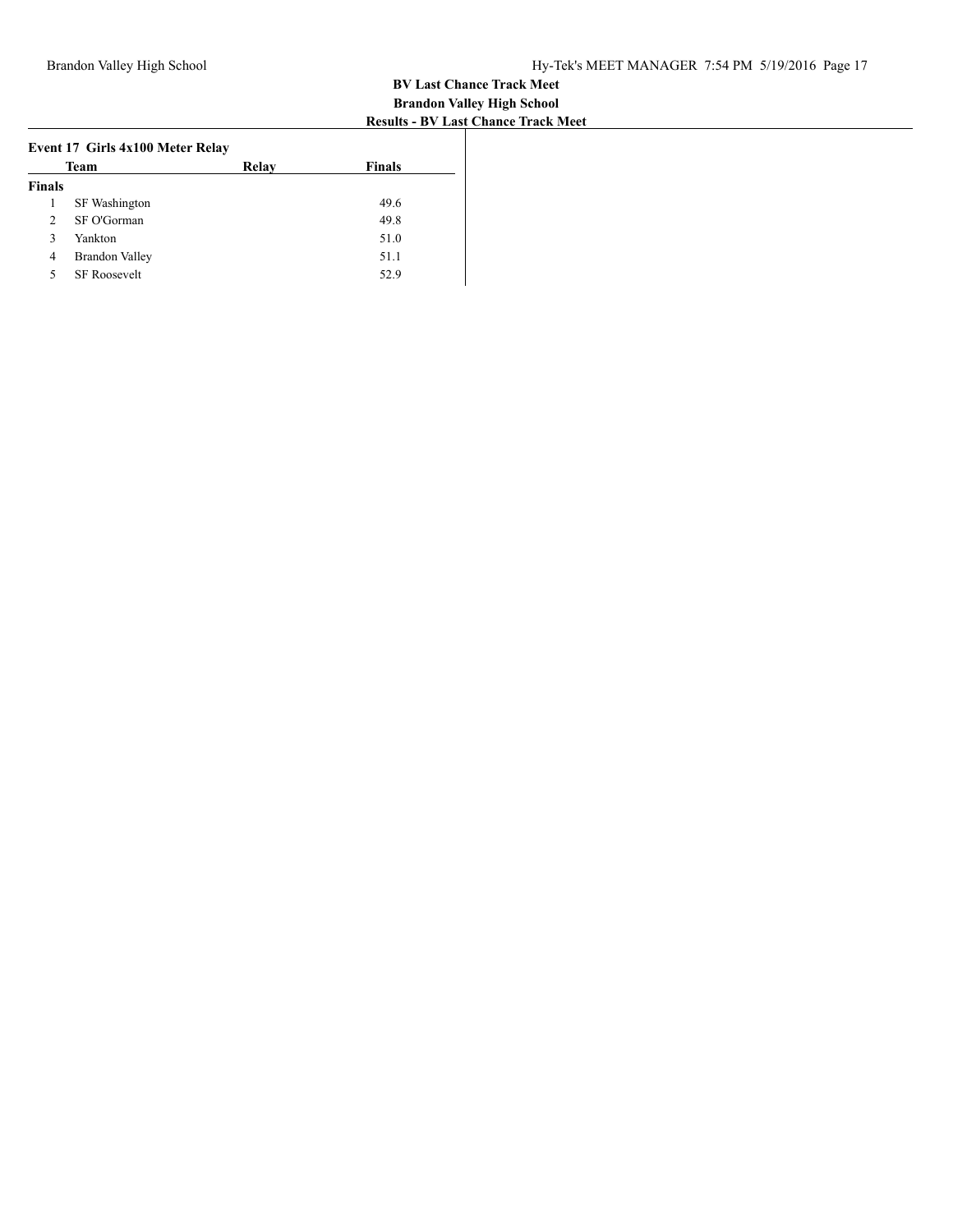| Team          |                     | Relay | <b>Finals</b> |
|---------------|---------------------|-------|---------------|
| <b>Finals</b> |                     |       |               |
|               | SF Lincoln          |       | 42.9          |
| 2             | SF Washington       |       | 44.8          |
| 3             | Yankton             |       | 44.9          |
| 4             | <b>SF Roosevelt</b> |       | 45.2          |
| 5             | SF O'Gorman         |       | 46.2          |
|               |                     |       |               |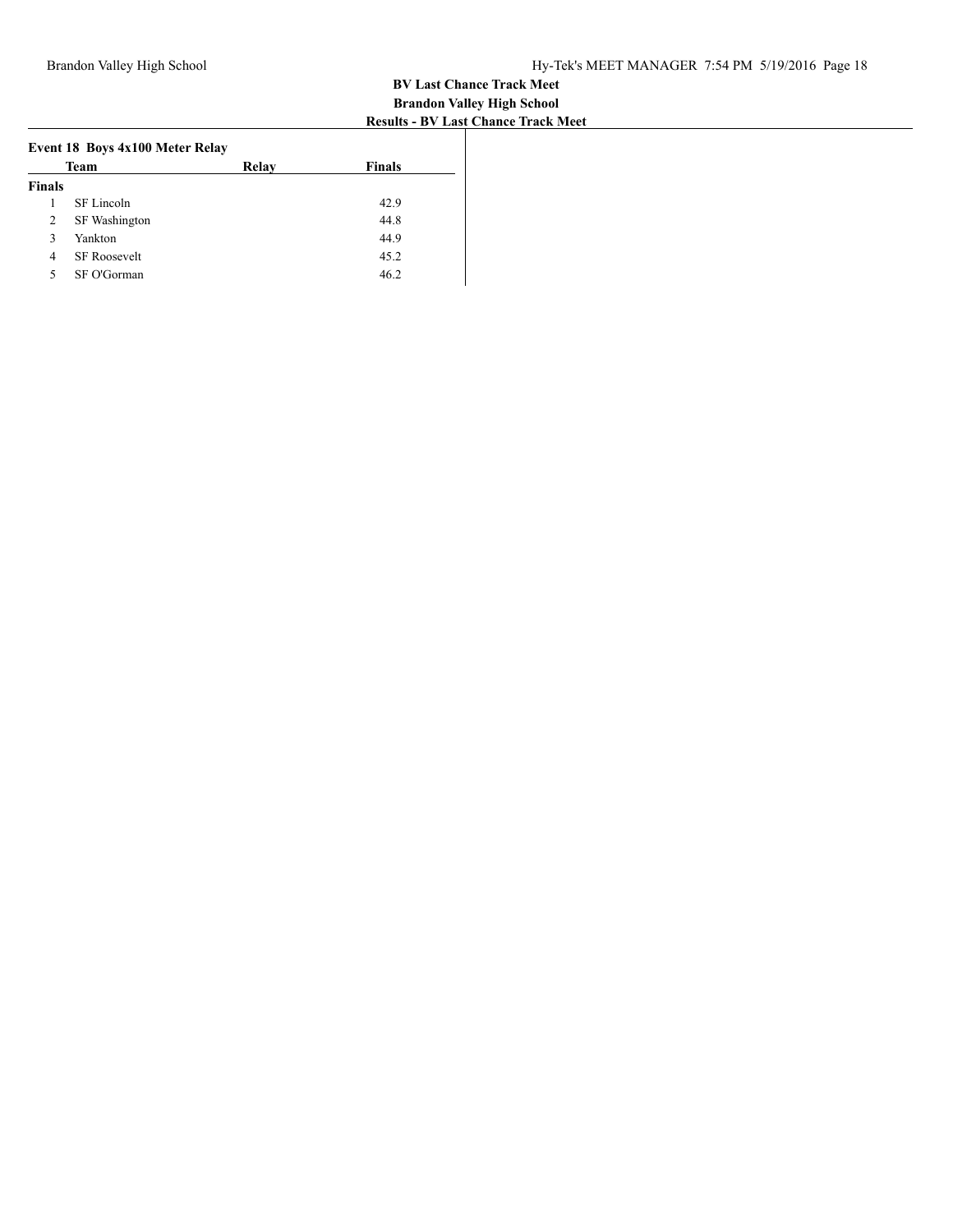| Team                         | Relav | <b>Finals</b> |
|------------------------------|-------|---------------|
| <b>Finals</b>                |       |               |
| <b>Brandon Valley</b><br>1   |       | 1:44.7        |
| SF Lincoln<br>$\mathfrak{D}$ |       | 1:45.7        |
| <b>SF</b> Washington<br>3    |       | 1:45.9        |
| Yankton<br>$\overline{4}$    |       | 1:50.3        |
| <b>SF Roosevelt</b><br>5     |       | 1:55.4        |
|                              |       |               |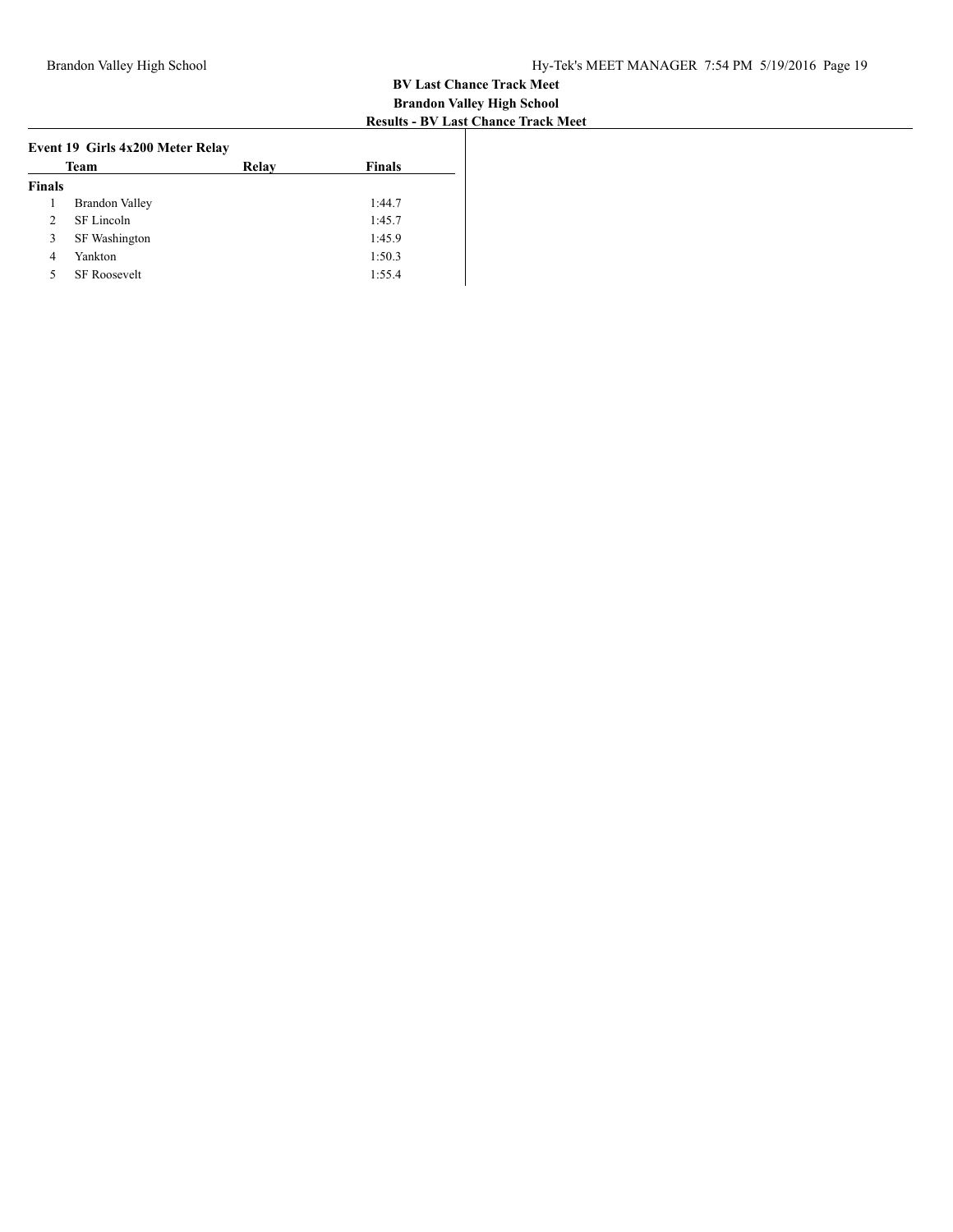| Team           |                       | Relav | <b>Finals</b> |
|----------------|-----------------------|-------|---------------|
| <b>Finals</b>  |                       |       |               |
| 1              | SF Washington         |       | 1:31.3        |
| $\mathfrak{D}$ | <b>SF Roosevelt</b>   |       | 1:32.1        |
| 3              | Yankton               |       | 1:35.4        |
| 4              | SF O'Gorman           |       | 1:36.8        |
| 5              | <b>Brandon Valley</b> |       | 1:39.5        |
|                | SF Lincoln            |       | NT            |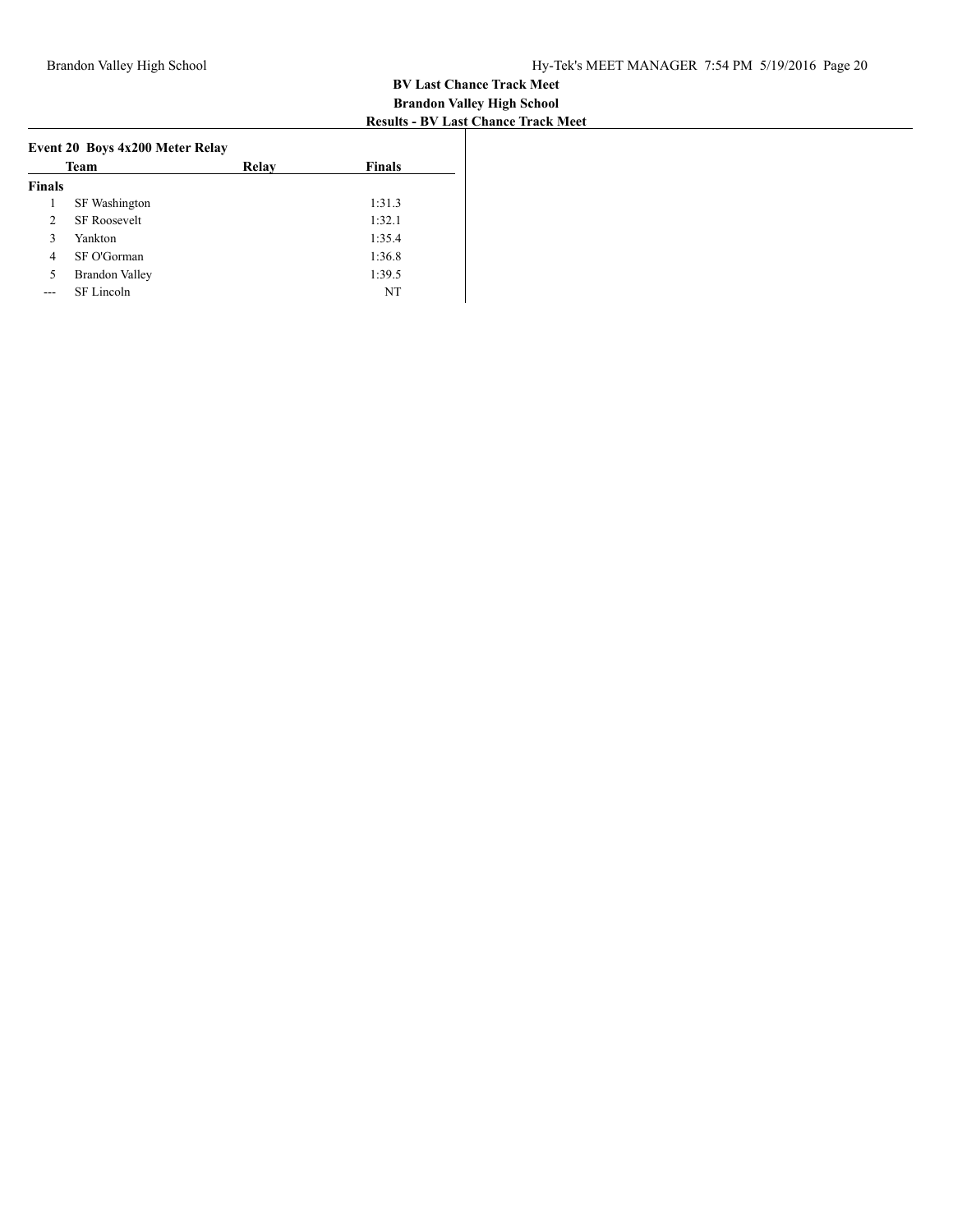| Team          |                       | Relav | <b>Finals</b> |
|---------------|-----------------------|-------|---------------|
| <b>Finals</b> |                       |       |               |
| 1             | <b>Brandon Valley</b> |       | 3:58.0        |
| 2             | SF O'Gorman           |       | 4:05.9        |
| 3             | SF Lincoln            |       | 4:06.1        |
| 4             | SF Washington         |       | 4:12.2        |
| 5             | <b>SF Roosevelt</b>   |       | 4:17.2        |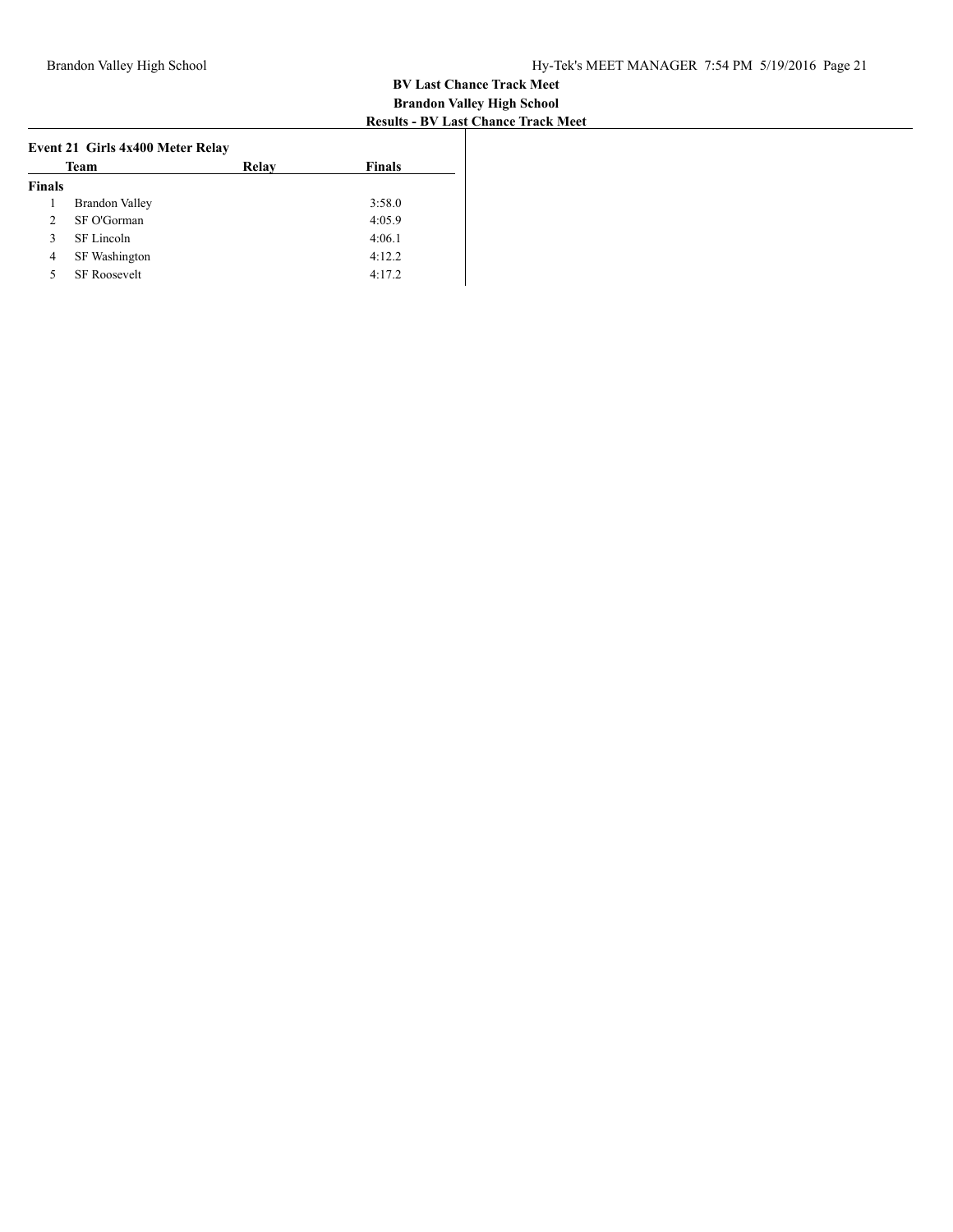|               | Team                  | Relay | <b>Finals</b> |
|---------------|-----------------------|-------|---------------|
| <b>Finals</b> |                       |       |               |
|               | SF O'Gorman           |       | 3:26.0        |
| 2             | <b>Brandon Valley</b> |       | 3:28.9        |
| 3             | SF Washington         |       | 3:34.2        |
| 4             | <b>SF Roosevelt</b>   |       | 3:37.2        |
| 5             | SF Lincoln            |       | 3:37.8        |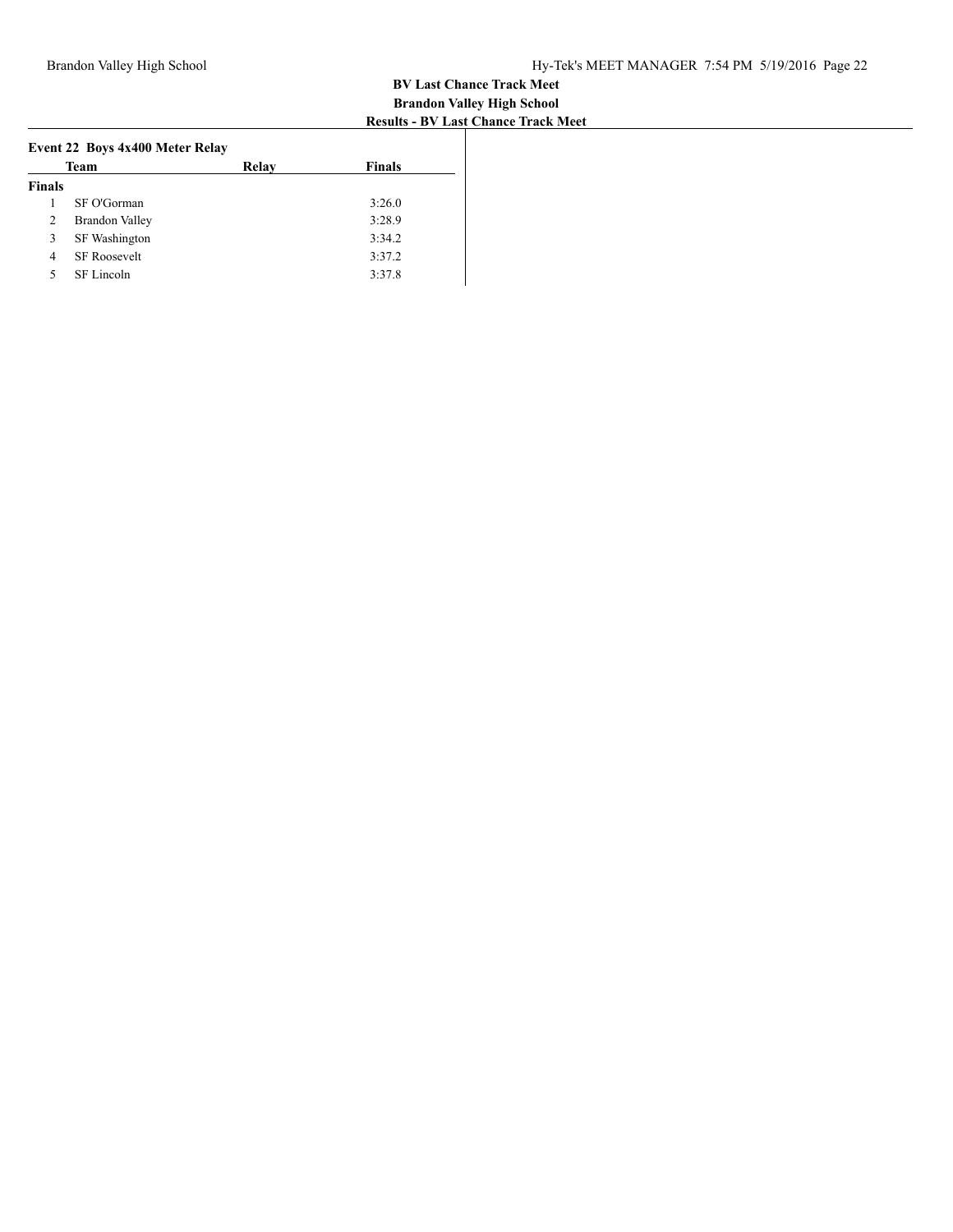|               | Event 23 Girls 4x800 Meter Relay |       |        |
|---------------|----------------------------------|-------|--------|
|               | Team                             | Relay | Finals |
| <b>Finals</b> |                                  |       |        |
| 1             | SF Lincoln                       |       | 9:56.7 |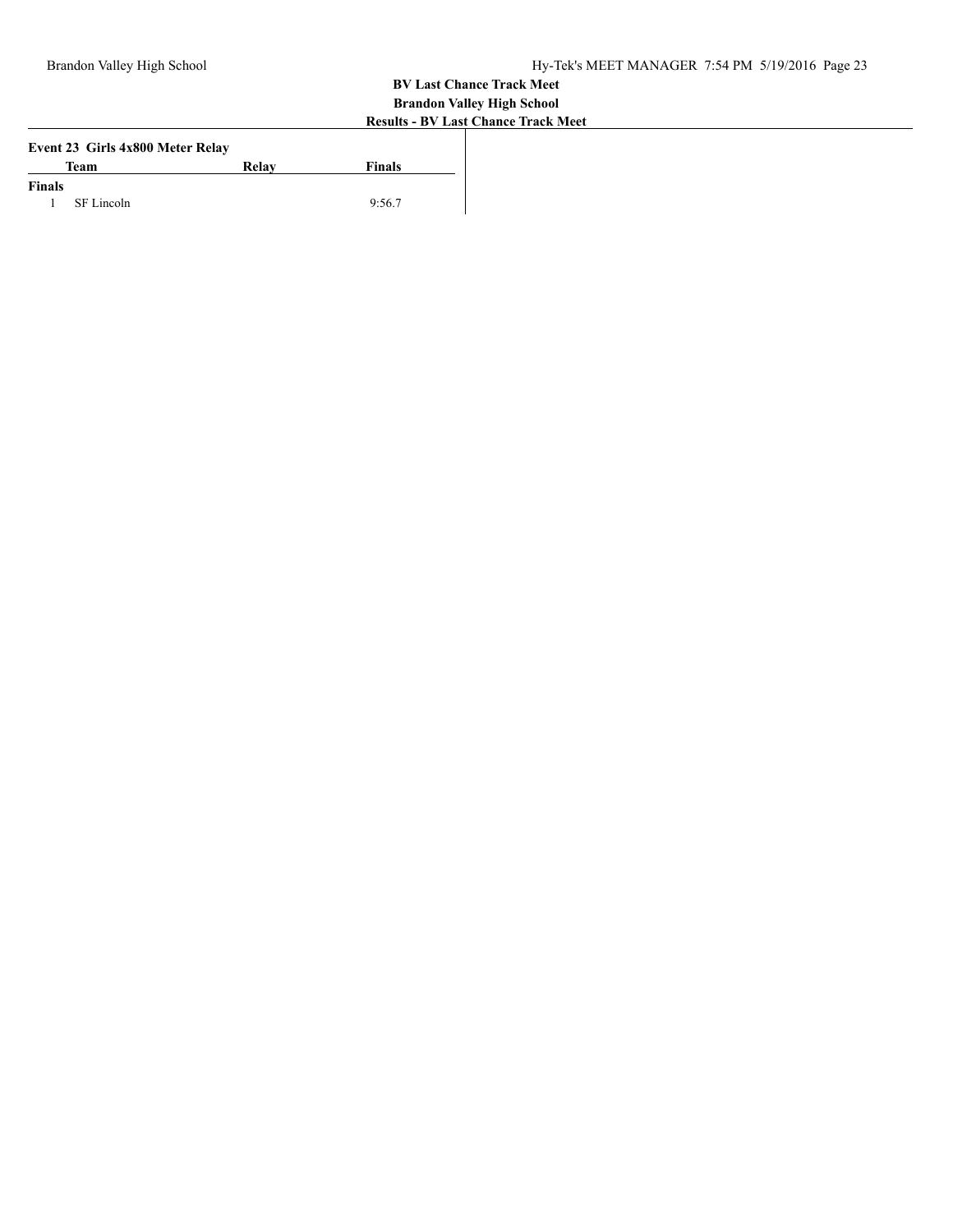|               | Event 24 Boys 4x800 Meter Relay |       |               |
|---------------|---------------------------------|-------|---------------|
|               | Team                            | Relay | <b>Finals</b> |
| <b>Finals</b> |                                 |       |               |
|               | SF Lincoln                      |       | 8:29.5        |
| $\mathcal{L}$ | SF O'Gorman                     |       | 8:36.1        |
| 3             | <b>SF Roosevelt</b>             |       | 8:41.2        |
| 4             | <b>Brandon Valley</b>           |       | 9:16.8        |
| 5             | SF Washington                   |       | 9:22.7        |
|               |                                 |       |               |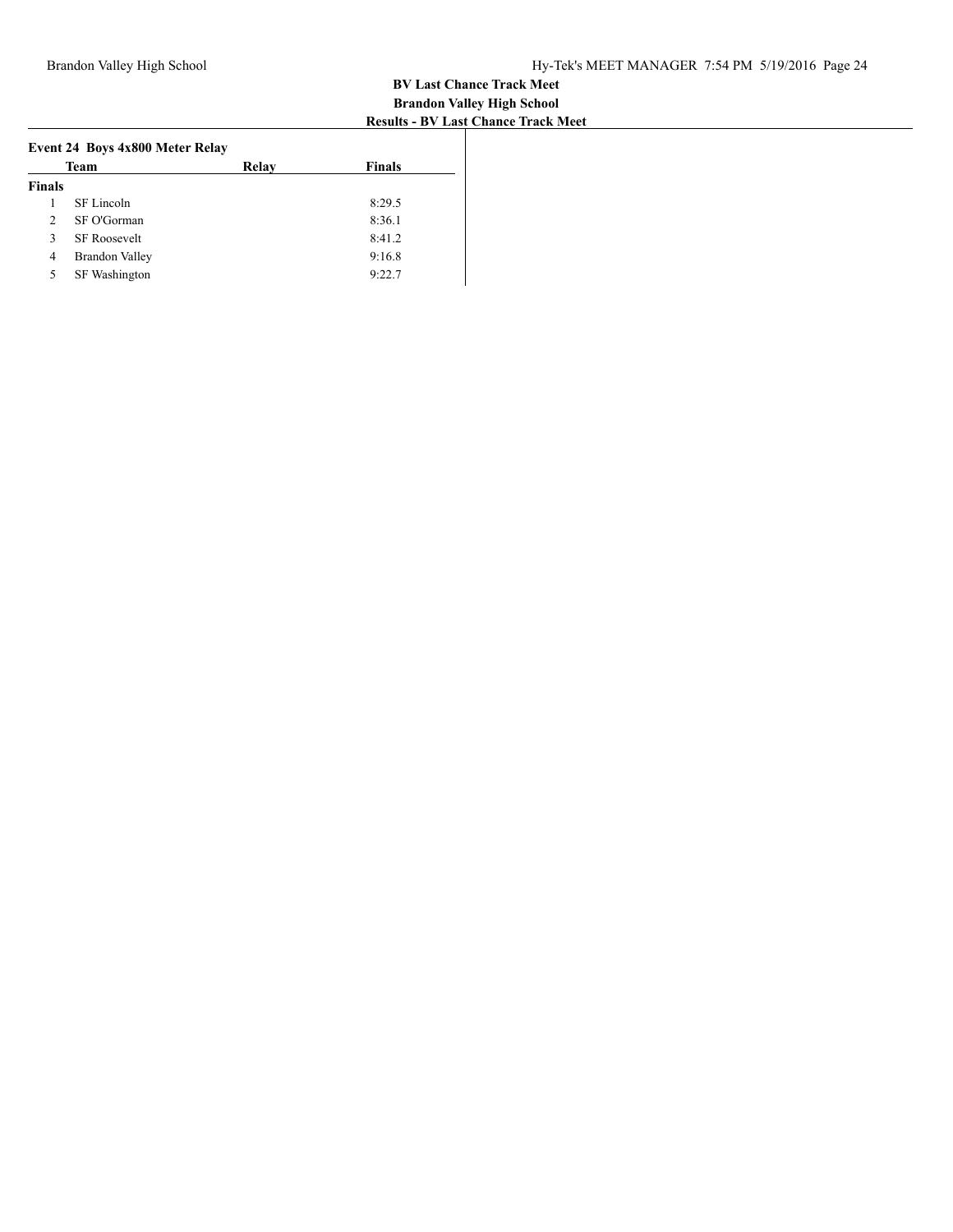| <b>Event 26 Boys 1600 Sprint Medley</b> |               |       |        |  |  |  |  |
|-----------------------------------------|---------------|-------|--------|--|--|--|--|
|                                         | Team          | Relay | Finals |  |  |  |  |
| <b>Finals</b>                           |               |       |        |  |  |  |  |
|                                         | SF Lincoln    |       | 3:51.7 |  |  |  |  |
| 2                                       | SF Washington |       | 4:22.5 |  |  |  |  |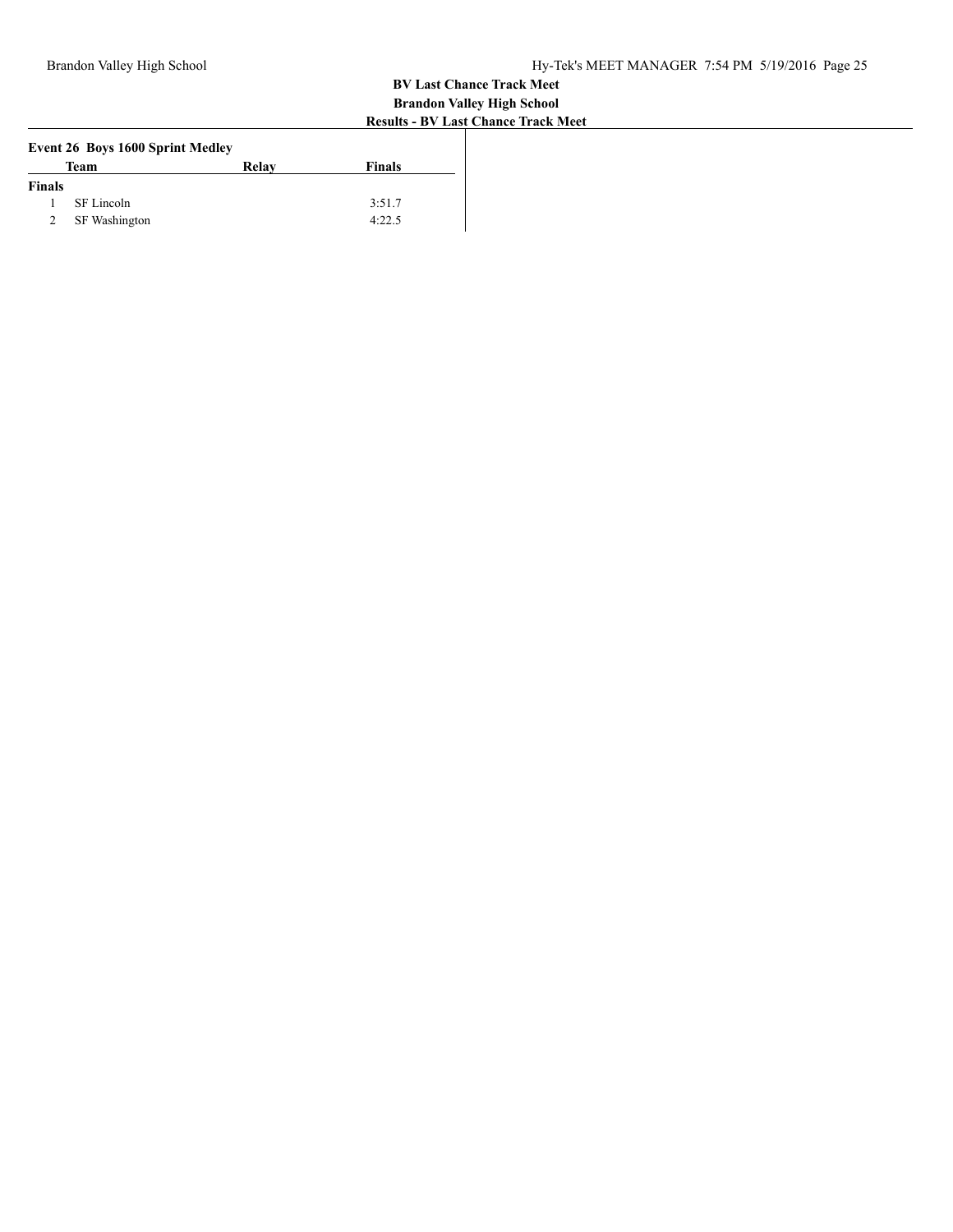| <b>Event 27 Girls High Jump</b> |                          |             |                     |               |         |  |  |
|---------------------------------|--------------------------|-------------|---------------------|---------------|---------|--|--|
|                                 | $5-00.00$                | Q Automatic |                     |               |         |  |  |
|                                 | 4-09.00                  |             | P pROVISIONAL       |               |         |  |  |
|                                 | Meet Qualifying: 5-00.00 |             |                     |               |         |  |  |
|                                 | Name                     | Yr          | School              | <b>Finals</b> |         |  |  |
| <b>Finals</b>                   |                          |             |                     |               |         |  |  |
| 1                               | 249 Thompson, Morgan     | 9           | Brandon Vall        | $5-02.00$     | O       |  |  |
| $\overline{c}$                  | 760 Szabo, Anezka        | 11          | SF Lincoln          | 5-01.00       | $\circ$ |  |  |
| 3                               | 455 Dikaryova, Ellie     | 8           | Harrisburg          | $4 - 11.00$   | - P     |  |  |
| $\overline{4}$                  | 1179 Waltjer, Madisyn    | 12          | <b>SF Roosevelt</b> | $4 - 10.00$   | - P     |  |  |
| 5                               | 238 Paauw, Hannah        | 12          | Brandon Vall        | $J4-10.00$    | P       |  |  |
| 6                               | 901 Akoi, Sebastian      | 11          | SF O'Gorman         | $4 - 09.00$   | - P     |  |  |
| 7                               | 1507 Budig, Kate         | 10          | Yankton             | J4-09.00      | P       |  |  |
| 7                               | 1340 Miedema, Aubrey     | 10          | SF Washingto        | J4-09.00      | P       |  |  |
| 9                               | 1504 Bochman, Kylie      | 7           | Yankton             | 4-07.00       |         |  |  |
| 9                               | 1545 Reinhardt, Jessica  | 9           | Yankton             | $4 - 07.00$   |         |  |  |
| 9                               | 710 Brecht, Anna         | 11          | SF Lincoln          | 4-07.00       |         |  |  |
| 9                               | 213 Dixon, Brielle       | 7           | Brandon Vall        | 4-07.00       |         |  |  |
| 13                              | 1541 Oetken, Shelby      | 11          | Yankton             | 4-05.00       |         |  |  |
| 13                              | 1321 Hannestad, Carly    | 12          | SF Washingto        | $4 - 05.00$   |         |  |  |
| ---                             | 1138 Karberg, Savannah   | 11          | <b>SF Roosevelt</b> | <b>NH</b>     |         |  |  |
| ---                             | 733 Justus, Liberty      | 10          | SF Lincoln          | <b>NH</b>     |         |  |  |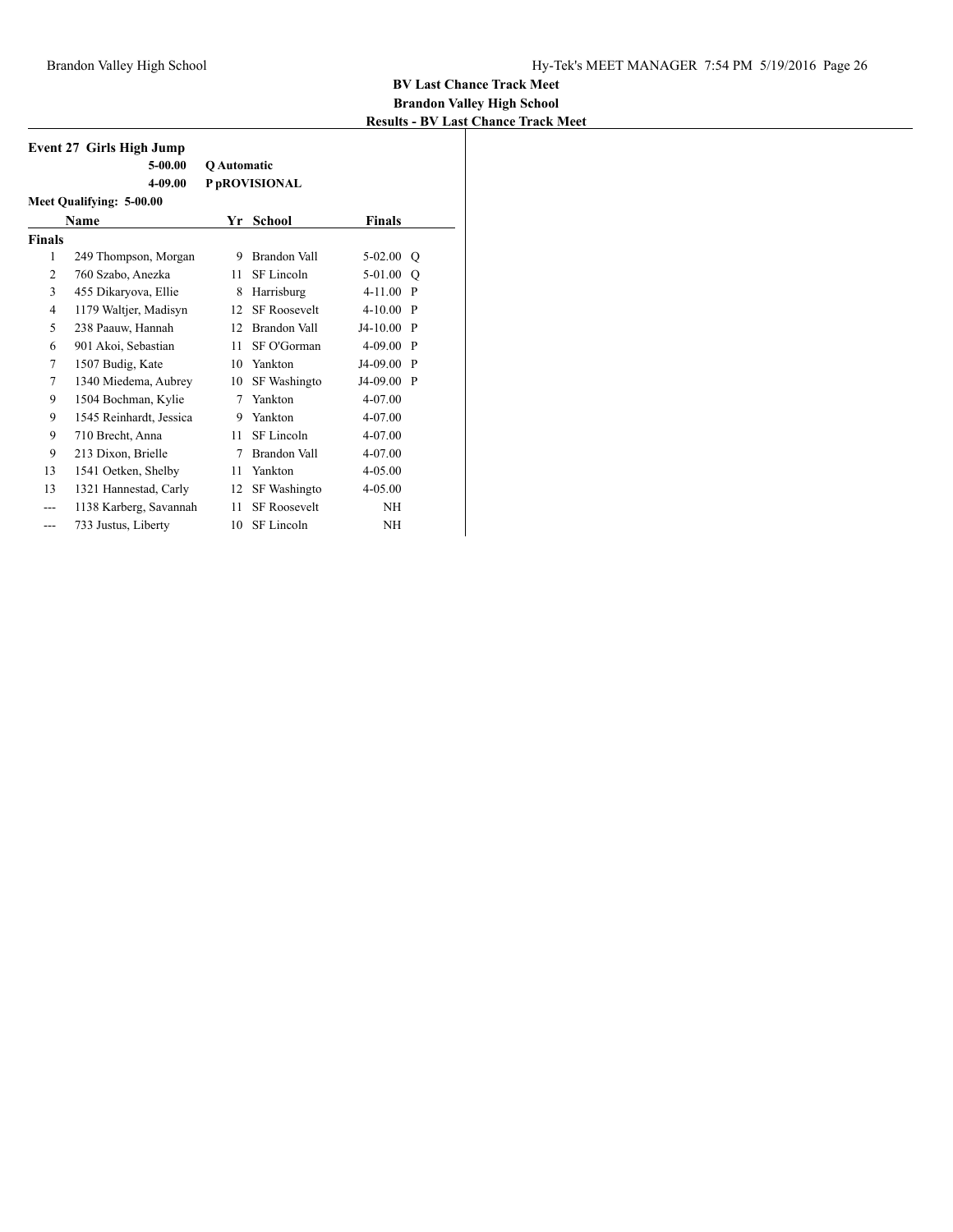|               | <b>Event 28 Boys High Jump</b> |                    |                     |              |              |
|---------------|--------------------------------|--------------------|---------------------|--------------|--------------|
|               | $6 - 01.00$                    | <b>O</b> Automatic |                     |              |              |
|               | 5-09.00                        |                    | P pROVISIONAL       |              |              |
|               | Meet Qualifying: 6-01.00       |                    |                     |              |              |
|               | Name                           | Yr                 | School              | Finals       |              |
| <b>Finals</b> |                                |                    |                     |              |              |
| 1             | 543 Hieber, Evan               | 12                 | SF Lincoln          | $6 - 00.00$  | $\mathbf{P}$ |
| 2             | 1435 Kelly, Joseph             | 12                 | Yankton             | J6-00.00     | -P           |
| 3             | 1436 Kinsley, Chris            | 11                 | Yankton             | 5-09.00      | $\mathbf{P}$ |
| 4             | 832 Peery, Jack                | 12                 | SF O'Gorman         | $J5-09.00 P$ |              |
| 5             | 852 Sutcliffe, Sam             | 10                 | SF O'Gorman         | 5-07.00      |              |
| 5             | 532 Folsland, JD               | 9                  | SF Lincoln          | 5-07.00      |              |
| 5             | 312 Erickson, Conner           | 12                 | Harrisburg          | 5-07.00      |              |
| 8             | 1208 Day, Nathan               | 12                 | SF Washingto        | J5-07.00     |              |
| 8             | 1430 James, Coleton            | 12                 | Yankton             | J5-07.00     |              |
| 10            | 1060 Sharif, Omar              | 12                 | <b>SF Roosevelt</b> | 5-05.00      |              |
| 10            | 589 Popkes, Nathan             | 9                  | SF Lincoln          | 5-05.00      |              |
| 10            | 1266 Schmidt, Trevor           | 10                 | SF Washingto        | 5-05.00      |              |
| 13            | 153 Soltero, Antonio           | 10                 | Brandon Vall        | 5-03.00      |              |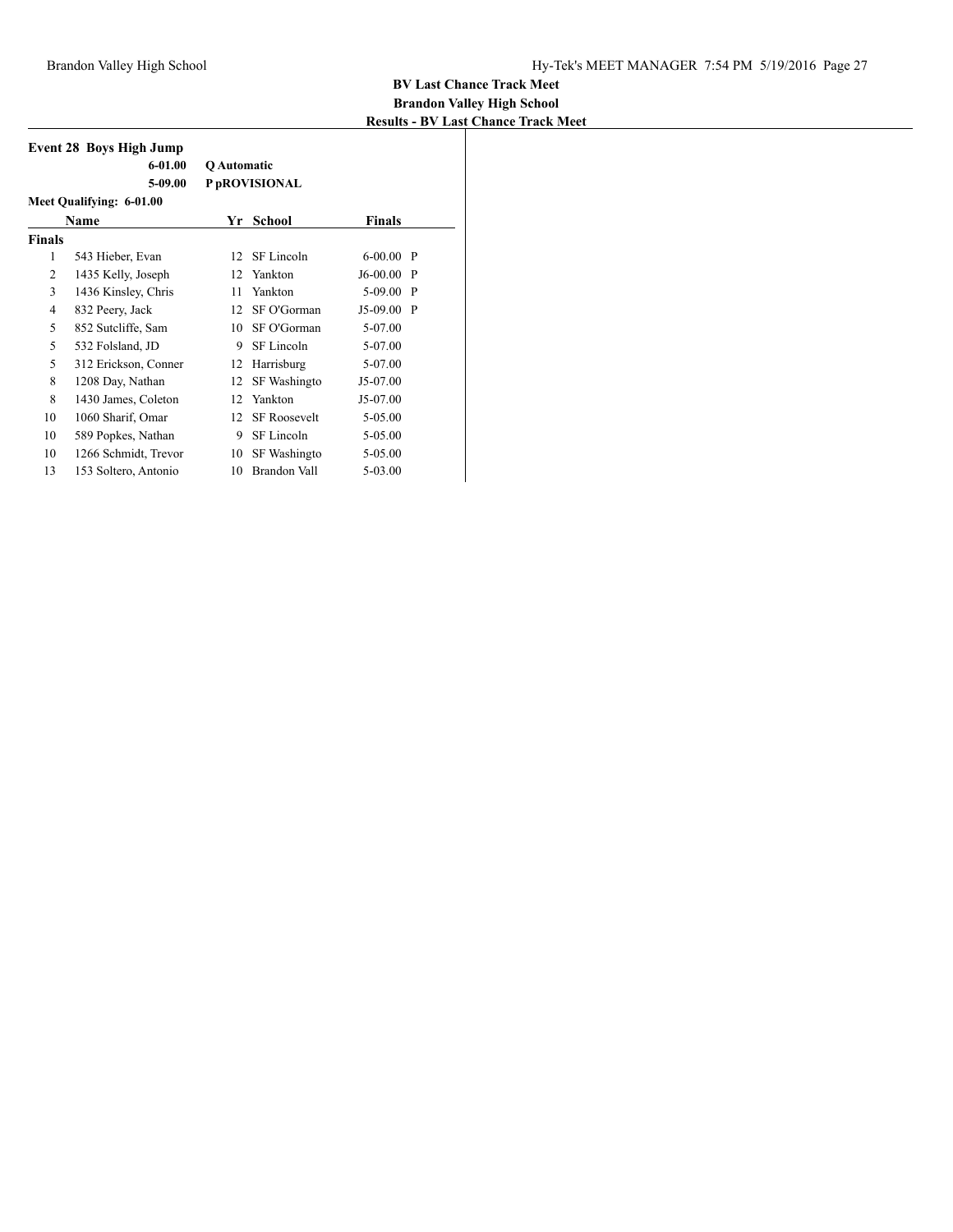|                | <b>Event 31 Girls Long Jump</b> |                    |                     |               |              |  |  |  |
|----------------|---------------------------------|--------------------|---------------------|---------------|--------------|--|--|--|
|                | 16-08.00                        | <b>O</b> Automatic |                     |               |              |  |  |  |
|                | 15-10.00                        |                    | P pROVISIONAL       |               |              |  |  |  |
|                | Meet Qualifying: 16-08.00       |                    |                     |               |              |  |  |  |
|                | Name                            | Yr                 | School              | <b>Finals</b> |              |  |  |  |
| <b>Finals</b>  |                                 |                    |                     |               |              |  |  |  |
| 1              | 726 Heier, Ryley                | 10                 | SF Lincoln          | 17-05.00      | $\circ$      |  |  |  |
| $\overline{2}$ | 230 Law, Trinity                | 9                  | <b>Brandon Vall</b> | 16-06.75      | P            |  |  |  |
| 3              | 950 Weidler, Alyssa             | 12                 | SF O'Gorman         | 16-05.75      | P            |  |  |  |
| 4              | 733 Justus, Liberty             | 10                 | SF Lincoln          | 16-04.75      | P            |  |  |  |
| 5              | 429 Rippentrop, Cassidy         | 10                 | Harrisburg          | 16-03.50      | P            |  |  |  |
| 6              | 441 Thorson, Avery              | 10                 | Harrisburg          | 16-01.75      | P            |  |  |  |
| 7              | 452 Westerman, Sarah            | 12                 | Harrisburg          | $16 - 00.50$  | $\mathbf{P}$ |  |  |  |
| 8              | 1356 VanBockern, Emily          | 11                 | SF Washingto        | 15-09.25      |              |  |  |  |
| 9              | 259 Zajicek, Elsie              | 11                 | Brandon Vall        | 15-09.00      |              |  |  |  |
| 10             | 1545 Reinhardt, Jessica         | 9                  | Yankton             | 15-06.50      |              |  |  |  |
| 11             | 208 Birath, Mikaela             | 10                 | Brandon Vall        | 15-06.00      |              |  |  |  |
| 12             | 248 Terveer, Emma               | 11                 | Brandon Vall        | 15-05.75      |              |  |  |  |
| 13             | 1505 Boomsma, Jaiden            | 8                  | Yankton             | 15-02.25      |              |  |  |  |
| 14             | 1110 Brasel, Hailey             | 10                 | <b>SF Roosevelt</b> | 14-08.50      |              |  |  |  |
| 15             | 756 Sorenson, Tominee           | 11                 | SF Lincoln          | 14-07.00      |              |  |  |  |
| 16             | 1145 LeeBurton, Megan           | 11                 | <b>SF Roosevelt</b> | 13-07.25      |              |  |  |  |
| 17             | 1553 Schroeder, Madison         | 8                  | Yankton             | 13-07.00      |              |  |  |  |
| ---            | 1352 Suah, Darline              | 9                  | SF Washingto        | <b>ND</b>     |              |  |  |  |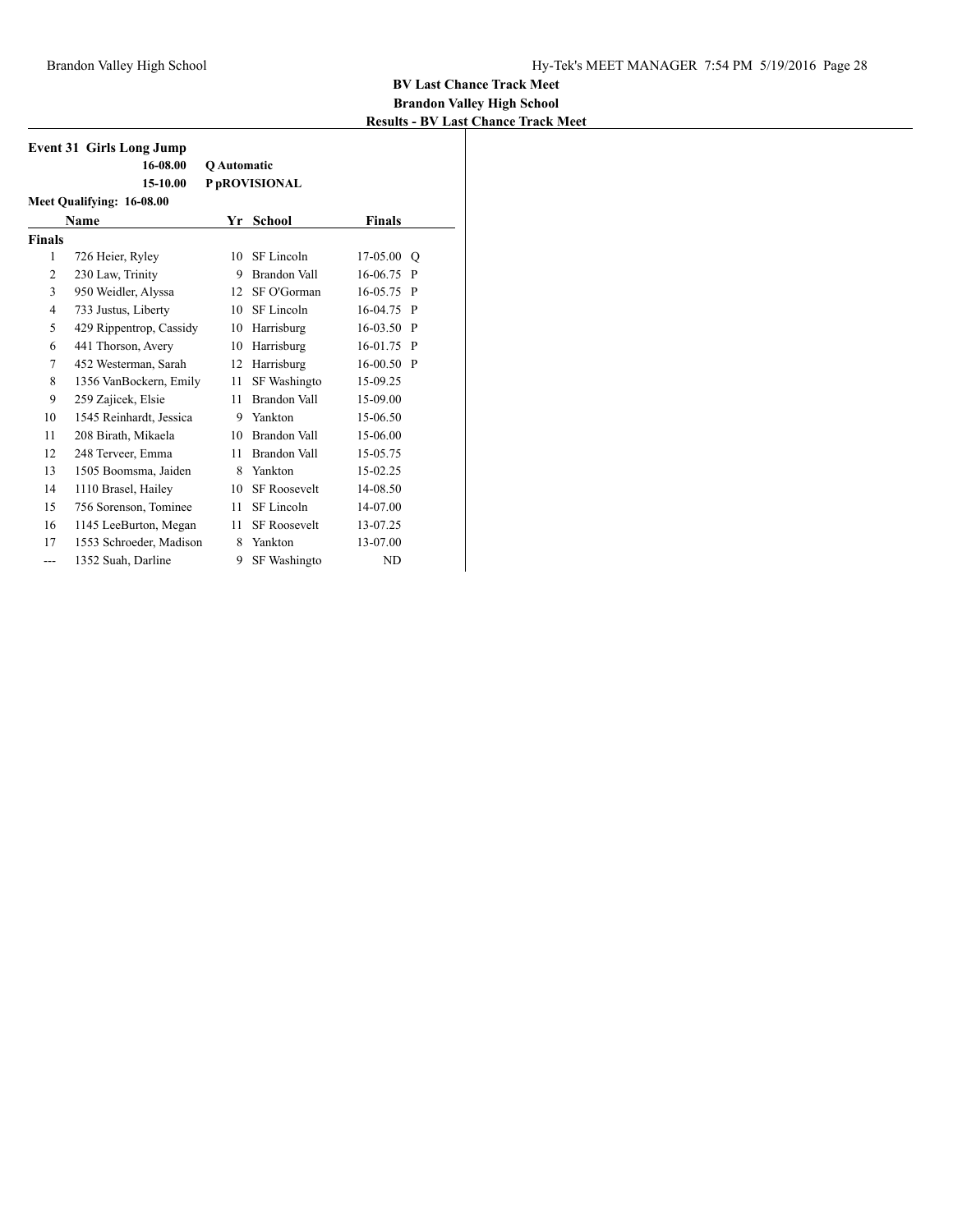| <b>Event 32 Boys Long Jump</b> |                         |             |                     |               |              |  |  |  |
|--------------------------------|-------------------------|-------------|---------------------|---------------|--------------|--|--|--|
|                                | $20 - 10.00$            | Q Automatic |                     |               |              |  |  |  |
|                                | 19-10.00                |             | P pROVISIONAL       |               |              |  |  |  |
| Meet Qualifying: 20-10.00      |                         |             |                     |               |              |  |  |  |
|                                | Name                    |             | Yr School           | <b>Finals</b> |              |  |  |  |
| <b>Finals</b>                  |                         |             |                     |               |              |  |  |  |
| 1                              | 564 Looby, Eric         | 11          | SF Lincoln          | 21-07.50      | $\circ$      |  |  |  |
| $\overline{2}$                 | 543 Hieber, Evan        | 12.         | SF Lincoln          | 21-03.00      | O            |  |  |  |
| 3                              | 1436 Kinsley, Chris     | 11          | Yankton             | 21-01.50      | Q            |  |  |  |
| 4                              | 550 Jackson, DJ         | 10          | SF Lincoln          | 20-10.50 O    |              |  |  |  |
| 5                              | 1445 Millen, Devin      | 12          | Yankton             | 20-09.00      | P            |  |  |  |
| 6                              | 818 Fritsch, Luke       | 12          | SF O'Gorman         | 20-05.50      | $\mathbf{P}$ |  |  |  |
| 7                              | 1463 Schroeder, Kenneth | 12          | Yankton             | 20-02.75      | $\mathbf{P}$ |  |  |  |
| 8                              | 320 Hill, Kyle          | 12          | Harrisburg          | 20-01.25 P    |              |  |  |  |
| 9                              | 133 Kolbeck, Wilson     | 11          | Brandon Vall        | 19-08.75      |              |  |  |  |
| 10                             | 1029 Hagler, Richard    | 10          | <b>SF Roosevelt</b> | 19-01.00      |              |  |  |  |
| 11                             | 802 Bauer, Canyon       | 9           | SF O'Gorman         | 18-06.25      |              |  |  |  |
| 12                             | 1434 Jurrens, Ben       | 10          | Yankton             | 18-06.00      |              |  |  |  |
| 13                             | 104 Blok, Jordan        | 9           | <b>Brandon Vall</b> | 18-05.00      |              |  |  |  |
| 14                             | 1052 Moshoeshoe, Mosa   | 11          | <b>SF Roosevelt</b> | 18-02.50      |              |  |  |  |
| 15                             | 1022 Gaimes, Victor     | 10          | <b>SF Roosevelt</b> | 18-01.50      |              |  |  |  |
| 15                             | 1033 Hester, Demareio   | 10          | <b>SF Roosevelt</b> | 18-01.50      |              |  |  |  |
| 17                             | 836 Pujado, Andrew      | 9           | SF O'Gorman         | 17-01.00      |              |  |  |  |
| ---                            | 1213 Enalls, Mike       | 12          | <b>SF</b> Washingto | ND            |              |  |  |  |
| ---                            | 1204 Bolden, Zach       | 11          | SF Washingto        | ND            |              |  |  |  |
| ---                            | 852 Sutcliffe, Sam      | 10          | SF O'Gorman         | ND            |              |  |  |  |
| ---                            | 513 Brison, Collin      | 10          | SF Lincoln          | <b>ND</b>     |              |  |  |  |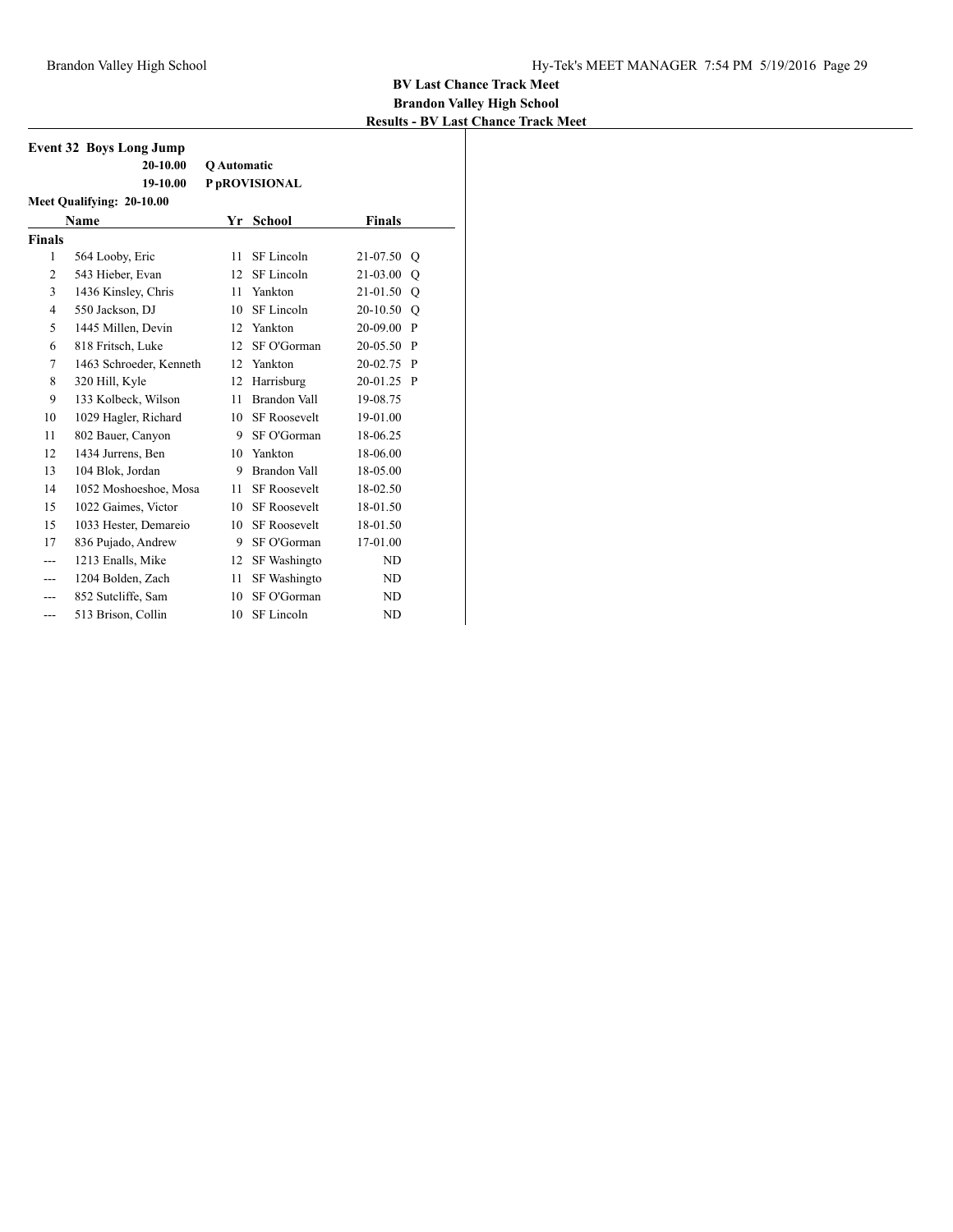| <b>Event 33 Girls Triple Jump</b> |                         |             |                     |            |              |  |  |  |
|-----------------------------------|-------------------------|-------------|---------------------|------------|--------------|--|--|--|
|                                   | 35-01.00                | Q Automatic |                     |            |              |  |  |  |
|                                   | 33-04.00                |             | P pROVISIONAL       |            |              |  |  |  |
| Meet Qualifying: 35-01.00         |                         |             |                     |            |              |  |  |  |
|                                   | Name                    | Yr          | <b>School</b>       | Finals     |              |  |  |  |
| <b>Finals</b>                     |                         |             |                     |            |              |  |  |  |
| 1                                 | 230 Law, Trinity        | 9           | Brandon Vall        | 35-02.75   | O            |  |  |  |
| 2                                 | 733 Justus, Liberty     | 10          | SF Lincoln          | 35-00.50   | P            |  |  |  |
| 3                                 | 923 Kolb, Elizabeth     | 9           | SF O'Gorman         | J35-00.50  | $\mathbf{P}$ |  |  |  |
| $\overline{4}$                    | 1522 Hale, Lindsey      | 11          | Yankton             | 34-10.50   | P            |  |  |  |
| 5                                 | 1503 Bisgard, Sophie    | 11          | Yankton             | 34-10.00   | P            |  |  |  |
| 6                                 | 760 Szabo, Anezka       | 11          | SF Lincoln          | 34-05.00   | P            |  |  |  |
| 7                                 | 1545 Reinhardt, Jessica | 9           | Yankton             | 33-10.75 P |              |  |  |  |
| 8                                 | 248 Terveer, Emma       | 11          | Brandon Vall        | 33-08.50   | $\mathbf{P}$ |  |  |  |
| 9                                 | 1356 VanBockern, Emily  | 11          | SF Washingto        | 33-02.00   |              |  |  |  |
| 10                                | 1347 Richardson, Bre    | 11          | SF Washingto        | 32-11.50   |              |  |  |  |
| 11                                | 259 Zajicek, Elsie      | 11          | <b>Brandon Vall</b> | 32-10.50   |              |  |  |  |
| 12                                | 719 Eisenbraun, Annika  | 12          | SF Lincoln          | 32-05.75   |              |  |  |  |
| 13                                | 1344 Olson, Hailey      | 10          | SF Washingto        | 30-06.00   |              |  |  |  |
| 14                                | 929 Muller, Abigale     | 9           | SF O'Gorman         | 29-09.00   |              |  |  |  |
| 15                                | 1504 Bochman, Kylie     | 7           | Yankton             | 28-08.00   |              |  |  |  |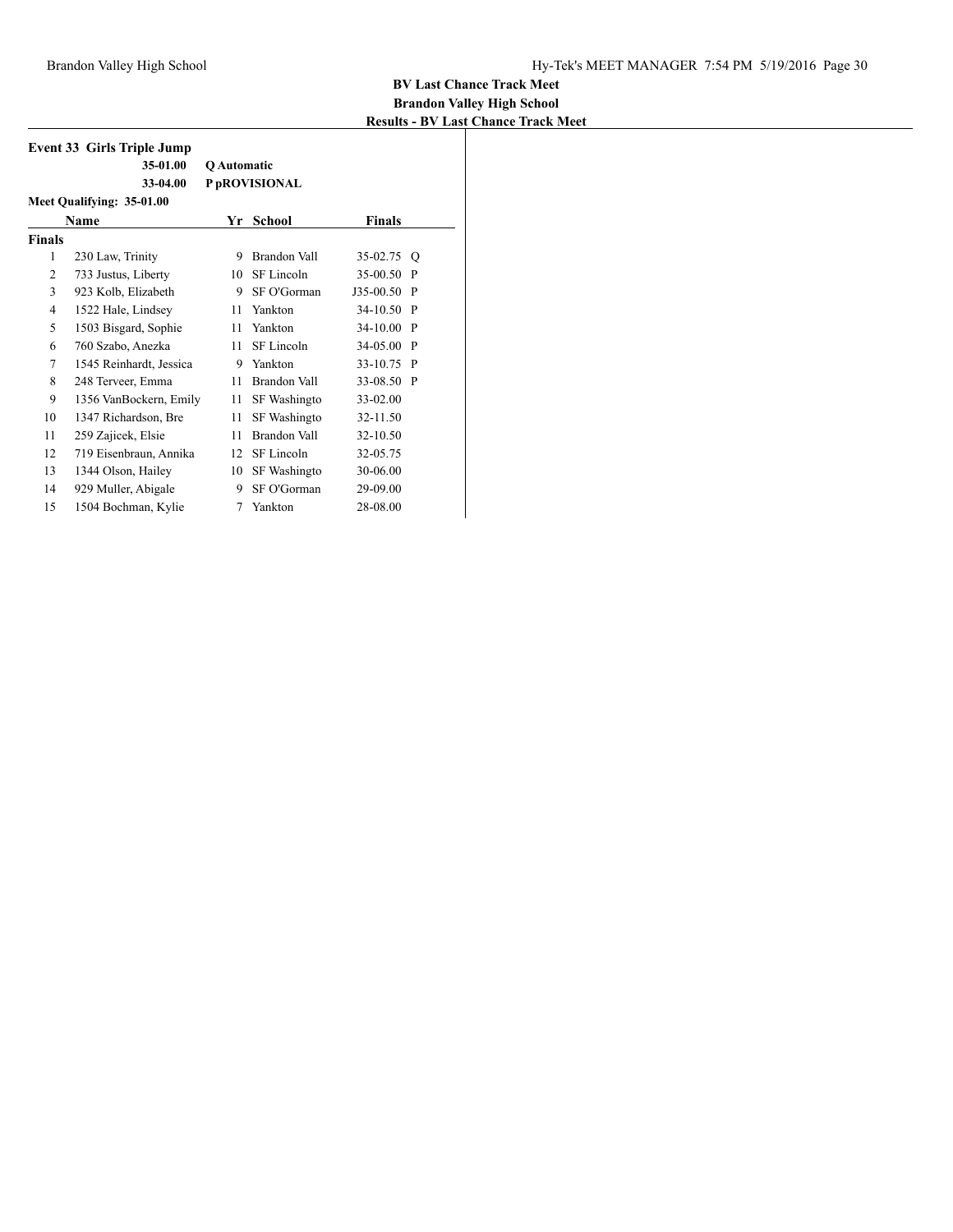|                           | <b>Event 34 Boys Triple Jump</b> |             |                     |              |              |  |  |  |
|---------------------------|----------------------------------|-------------|---------------------|--------------|--------------|--|--|--|
|                           | 42-03.00                         | Q Automatic |                     |              |              |  |  |  |
|                           | $40 - 02.00$                     |             | P pROVISIONAL       |              |              |  |  |  |
| Meet Qualifying: 42-03.00 |                                  |             |                     |              |              |  |  |  |
|                           | Name                             | Yr          | School              | Finals       |              |  |  |  |
| <b>Finals</b>             |                                  |             |                     |              |              |  |  |  |
| 1                         | 509 Bizimana, David              | 10          | SF Lincoln          | $42-00.50$ P |              |  |  |  |
| $\overline{2}$            | 1270 Smith, Ty                   | 12          | SF Washingto        | $42-00.00$ P |              |  |  |  |
| 3                         | 1436 Kinsley, Chris              | 11          | Yankton             | 41-04.50 P   |              |  |  |  |
| $\overline{4}$            | 1220 Garcia, Fernando            | 12          | SF Washingto        | 40-11.00     | $\mathbf{P}$ |  |  |  |
| 5                         | 1445 Millen, Devin               | 12          | Yankton             | $40 - 08.50$ | $\mathbf{P}$ |  |  |  |
| 6                         | 604 Schuller, Colin              | 10          | SF Lincoln          | 40-03.00 P   |              |  |  |  |
| 7                         | 550 Jackson, DJ                  | 10          | SF Lincoln          | 39-09.25     |              |  |  |  |
| 8                         | 1033 Hester, Demareio            | 10          | <b>SF Roosevelt</b> | 39-08.50     |              |  |  |  |
| 9                         | 802 Bauer, Canyon                | 9           | SF O'Gorman         | 39-00.75     |              |  |  |  |
| 10                        | 1463 Schroeder, Kenneth          | 12          | Yankton             | 39-00.25     |              |  |  |  |
| 11                        | 1434 Jurrens, Ben                | 10          | Yankton             | 38-07.75     |              |  |  |  |
| 12                        | 836 Pujado, Andrew               | 9           | SF O'Gorman         | 37-10.50     |              |  |  |  |
| 13                        | 104 Blok, Jordan                 | 9           | Brandon Vall        | 37-05.50     |              |  |  |  |
| 14                        | 816 Diedrich, Aiden              | 9           | SF O'Gorman         | 36-00.00     |              |  |  |  |
| 15                        | 1277 Uttecht, Logan              | 10          | <b>SF</b> Washingto | 35-05.75     |              |  |  |  |
| 16                        | 1022 Gaimes, Victor              | 10          | <b>SF Roosevelt</b> | 34-09.25     |              |  |  |  |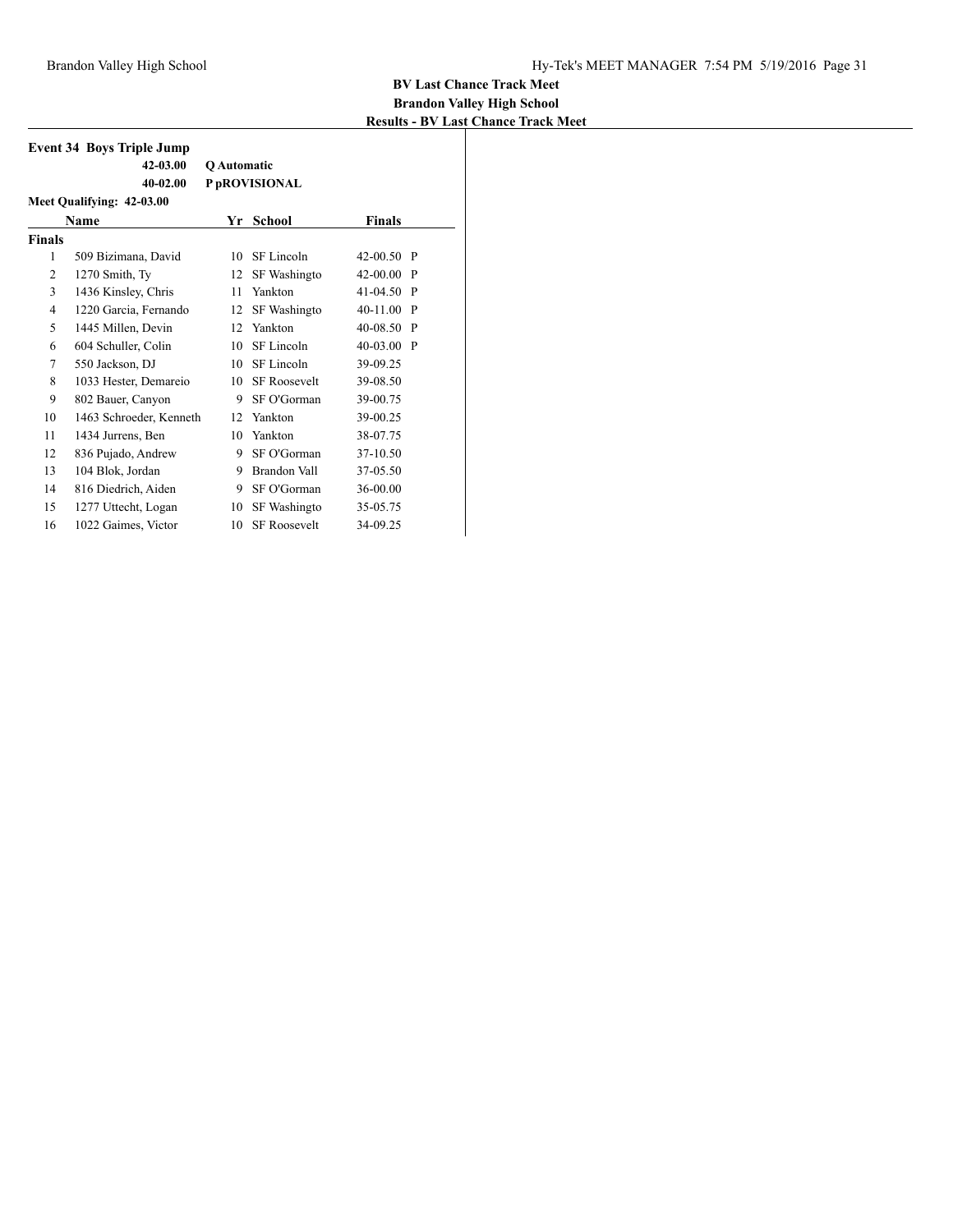| <b>Event 35 Girls Discus Throw</b> |                          |             |                     |               |              |  |  |
|------------------------------------|--------------------------|-------------|---------------------|---------------|--------------|--|--|
|                                    | $113 - 10$               | Q Automatic |                     |               |              |  |  |
|                                    | 108-04                   |             | P pROVISIONAL       |               |              |  |  |
| Meet Qualifying: 113-10            |                          |             |                     |               |              |  |  |
|                                    | Name                     |             | Yr School           | <b>Finals</b> |              |  |  |
| <b>Finals</b>                      |                          |             |                     |               |              |  |  |
| $\mathbf{1}$                       | 764 Van Veldhuizen, Izzy | 12          | SF Lincoln          | 129-07.00     | O            |  |  |
| $\overline{2}$                     | 916 Hertz, Emma          | 12          | SF O'Gorman         | 124-11.00     | O            |  |  |
| 3                                  | 216 Haase, Carson        | 11          | <b>Brandon Vall</b> | 110-10.00     | $\mathbf{P}$ |  |  |
| $\overline{4}$                     | 1120 Dicus, Aubri        | 8           | <b>SF Roosevelt</b> | 105-04.00     |              |  |  |
| 5                                  | 420 Lindner, Ali         | 10          | Harrisburg          | 104-03.00     |              |  |  |
| 6                                  | 705 Bindert, Becca       | 11          | SF Lincoln          | 102-08.00     |              |  |  |
| 7                                  | 411 Hall, Miranda        | 11          | Harrisburg          | 102-01.00     |              |  |  |
| 8                                  | 1349 Rohrer, RayLynn     | 10          | SF Washingto        | 100-06.00     |              |  |  |
| 9                                  | 220 Holmes, Ellie        | 10          | Brandon Vall        | 94-01.00      |              |  |  |
| 10                                 | 251 Trout, Sydney        | 11          | Brandon Vall        | 93-08.00      |              |  |  |
| 11                                 | 1543 Papstein, Aurora    | 10          | Yankton             | 91-03.00      |              |  |  |
| 12                                 | 423 Miller, Libby        | 10          | Harrisburg          | 90-02.00      |              |  |  |
| 13                                 | 1533 Kusek, Adrienne     | 12          | Yankton             | 88-01.00      |              |  |  |
| 14                                 | 1153 Ortiz, Laura        | 12          | <b>SF Roosevelt</b> | 87-11.00      |              |  |  |
| 15                                 | 1550 Sayler, Josie       | 11          | Yankton             | 87-06.00      |              |  |  |
| 16                                 | 749 Oleson, Jessica      | 10          | SF Lincoln          | 86-05.00      |              |  |  |
| 17                                 | 1322 Heintz, Cassie      | 9           | SF Washingto        | 84-04.00      |              |  |  |
| 18                                 | 905 Balzer, Brianna      | 9           | SF O'Gorman         | 84-00.00      |              |  |  |
| ---                                | 257 Wollmann, Siri       | 11          | Brandon Vall        | ND            |              |  |  |
| ---                                | 1513 Eide, Hanna         | 10          | Yankton             | ND            |              |  |  |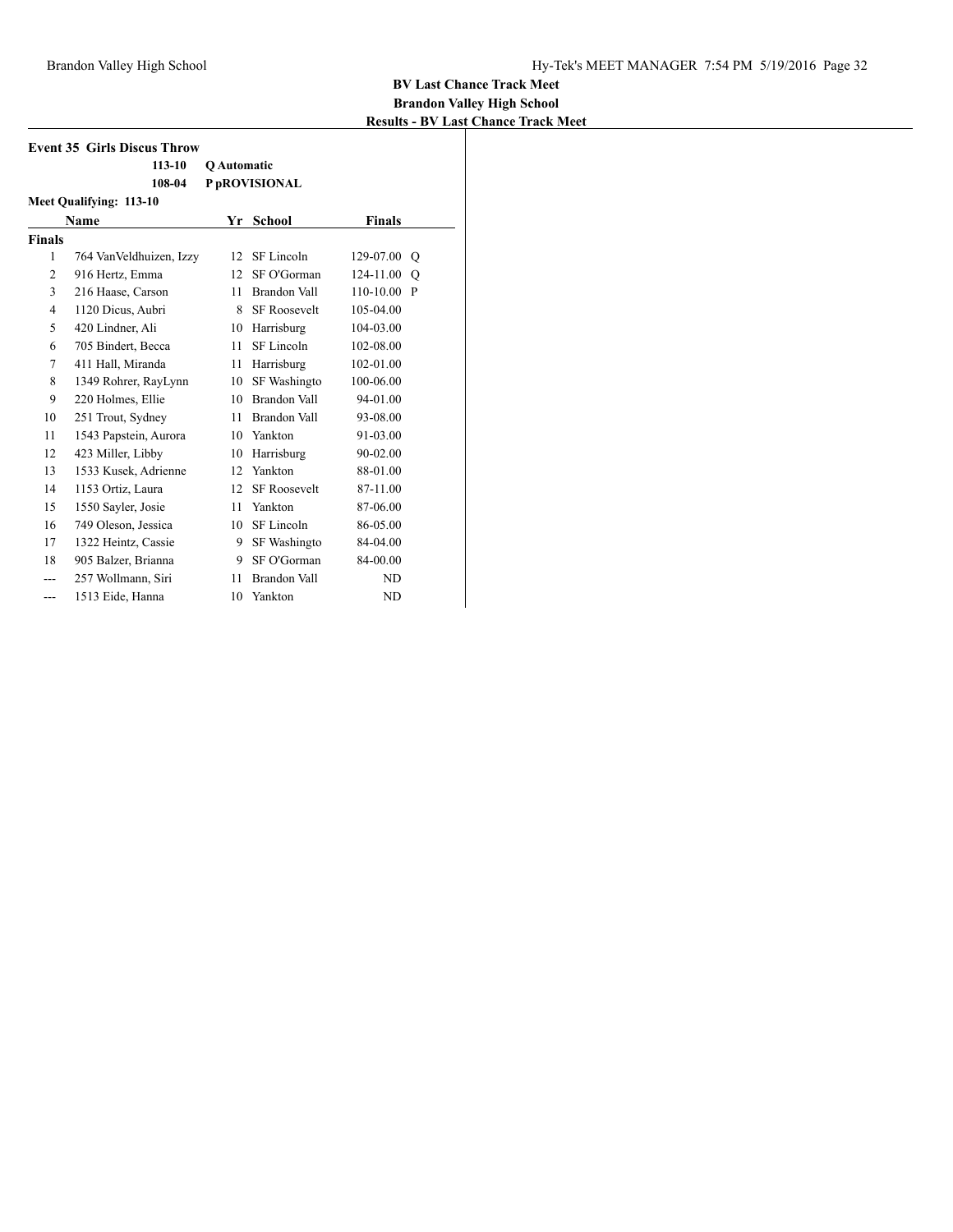| <b>Event 36 Boys Discus Throw</b> |                        |                    |                     |               |     |  |  |  |
|-----------------------------------|------------------------|--------------------|---------------------|---------------|-----|--|--|--|
|                                   | 140-05                 | <b>O</b> Automatic |                     |               |     |  |  |  |
|                                   | 133-05                 |                    | P pROVISIONAL       |               |     |  |  |  |
| Meet Qualifying: 140-05           |                        |                    |                     |               |     |  |  |  |
|                                   | <b>Name</b>            | Yr                 | <b>School</b>       | <b>Finals</b> |     |  |  |  |
| <b>Finals</b>                     |                        |                    |                     |               |     |  |  |  |
| 1                                 | 541 Haushlid, Austin   | 12 <sup>2</sup>    | SF Lincoln          | 153-05.00     | O   |  |  |  |
| $\overline{2}$                    | 1260 Reisdorfer, Thuro | 11                 | SF Washingto        | 147-00.00     | O   |  |  |  |
| 3                                 | 1202 Amdahl, Jenson    | 12                 | SF Washingto        | 143-09.00     | Q   |  |  |  |
| $\overline{4}$                    | 1452 Payer, JJ         | 11                 | Yankton             | 140-03.00     | - P |  |  |  |
| 5                                 | 595 Rios, David        | 12                 | SF Lincoln          | 140-00.00     | P   |  |  |  |
| 6                                 | 146 Pulse, Austin      | 12                 | Brandon Vall        | 135-02.00     | P   |  |  |  |
| 7                                 | 1007 Batt, Andrew      | 12                 | <b>SF Roosevelt</b> | 135-01.00     | P   |  |  |  |
| 8                                 | 1071 VanVoorst, Tyler  | 12 <sup>2</sup>    | <b>SF Roosevelt</b> | 131-04.00     |     |  |  |  |
| 9                                 | 124 Holmes, Andy       |                    | 12 Brandon Vall     | 128-09.00     |     |  |  |  |
| 10                                | 354 Strand, Sawyer     | 12                 | Harrisburg          | 127-11.00     |     |  |  |  |
| 11                                | 1020 Evans, Piercen    | 11                 | <b>SF Roosevelt</b> | 126-05.00     |     |  |  |  |
| 12                                | 801 Anderson, Lucas    | 12 <sup>2</sup>    | SF O'Gorman         | 119-01.00     |     |  |  |  |
| 13                                | 827 Kollhoff, Dylan    | 11                 | SF O'Gorman         | 114-08.00     |     |  |  |  |
| 14                                | 364 Woodraska, Michael | 10                 | Harrisburg          | 111-02.00     |     |  |  |  |
| 15                                | 845 Schafer, Drake     | 10                 | SF O'Gorman         | 109-07.00     |     |  |  |  |
| 16                                | 828 Lamberty, Kenley   | 10                 | SF O'Gorman         | 109-06.00     |     |  |  |  |
| 17                                | 139 Nelson, Tyler      | 11                 | Brandon Vall        | 108-05.00     |     |  |  |  |
| 18                                | 117 Grode, Quinn       | 9                  | Brandon Vall        | 106-05.00     |     |  |  |  |
| 19                                | 1241 Lorenzini, Alex   | 11                 | SF Washingto        | 103-01.00     |     |  |  |  |
| 20                                | 1455 Rafferty, Trevor  | 10                 | Yankton             | 101-04.00     |     |  |  |  |
| 21                                | 1423 Haak, Lance       | 9                  | Yankton             | 89-07.00      |     |  |  |  |
| 22                                | 1443 Lynde, Dylan      | 11                 | Yankton             | 88-01.00      |     |  |  |  |
| 23                                | 324 Hovorka, Noah      | 10                 | Harrisburg          | 85-09.00      |     |  |  |  |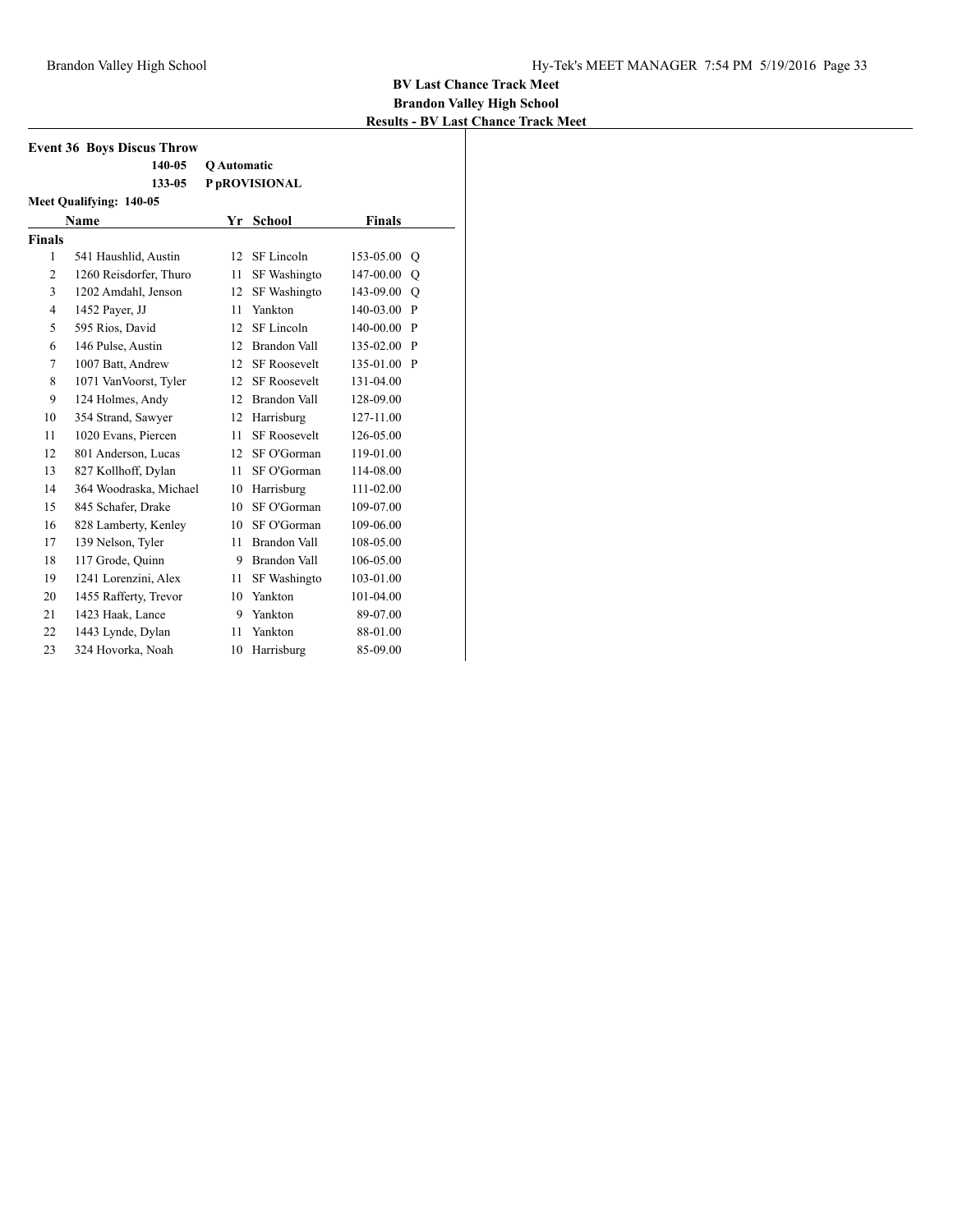| <b>Event 37 Girls Shot Put</b> |                           |                    |               |               |         |  |  |  |  |
|--------------------------------|---------------------------|--------------------|---------------|---------------|---------|--|--|--|--|
|                                | 37-00.00                  | <b>O</b> Automatic |               |               |         |  |  |  |  |
|                                | 35-02.00                  |                    | P pROVISIONAL |               |         |  |  |  |  |
|                                | Meet Qualifying: 37-00.00 |                    |               |               |         |  |  |  |  |
|                                | Name                      |                    | Yr School     | <b>Finals</b> |         |  |  |  |  |
| <b>Finals</b>                  |                           |                    |               |               |         |  |  |  |  |
| 1                              | 764 Van Veldhuizen, Izzy  | 12                 | SF Lincoln    | 43-10.50 Q    |         |  |  |  |  |
| $\overline{2}$                 | 1533 Kusek, Adrienne      | 12                 | Yankton       | 38-08.50      | $\circ$ |  |  |  |  |
| 3                              | 916 Hertz, Emma           | 12                 | SF O'Gorman   | 36-11.50 P    |         |  |  |  |  |
| 4                              | 705 Bindert, Becca        | 11                 | SF Lincoln    | 35-04.00 P    |         |  |  |  |  |
| 5                              | 226 Klamm, Libby          | 11                 | Brandon Vall  | 35-01.00      |         |  |  |  |  |
| 6                              | 1351 Sayler, Jenna        | 9                  | SF Washingto  | J35-01.00     |         |  |  |  |  |
| 7                              | 1543 Papstein, Aurora     | 10                 | Yankton       | 34-09.00      |         |  |  |  |  |
| 8                              | 749 Oleson, Jessica       | 10                 | SF Lincoln    | 34-06.00      |         |  |  |  |  |
| 9                              | 420 Lindner, Ali          | 10                 | Harrisburg    | 33-07.00      |         |  |  |  |  |
| 10                             | 1510 Cornemann, Kami      | 11                 | Yankton       | 32-09.00      |         |  |  |  |  |
| 11                             | 216 Haase, Carson         | 11                 | Brandon Vall  | 32-07.00      |         |  |  |  |  |
| 12                             | 1550 Sayler, Josie        | 11                 | Yankton       | 32-05.50      |         |  |  |  |  |
| 13                             | 411 Hall, Miranda         | 11                 | Harrisburg    | 32-05.00      |         |  |  |  |  |
| 14                             | 204 Behrens, Hannah       | 8                  | Brandon Vall  | 32-04.00      |         |  |  |  |  |
| 15                             | 1349 Rohrer, RayLynn      | 10                 | SF Washingto  | 31-08.50      |         |  |  |  |  |
| 16                             | 257 Wollmann, Siri        | 11                 | Brandon Vall  | 30-06.00      |         |  |  |  |  |
| 17                             | 423 Miller, Libby         | 10                 | Harrisburg    | 28-07.50      |         |  |  |  |  |
| 18                             | 1322 Heintz, Cassie       | 9                  | SF Washingto  | 24-08.50      |         |  |  |  |  |
| 19                             | 905 Balzer, Brianna       | 9                  | SF O'Gorman   | 23-09.00      |         |  |  |  |  |
| 20                             | 1335 Levchenko, Alina     | 9                  | SF Washingto  | 20-10.00      |         |  |  |  |  |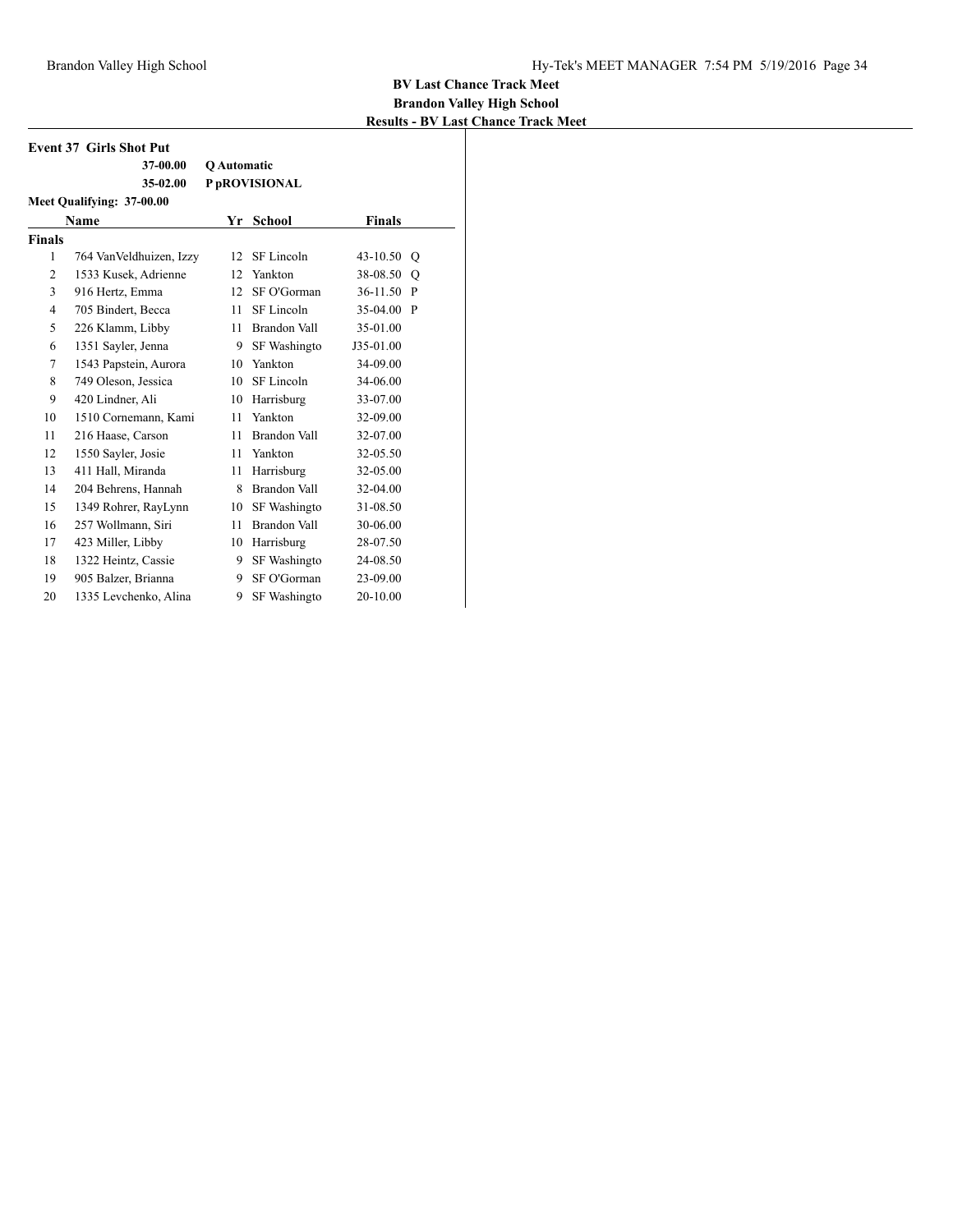|                | <b>Event 38 Boys Shot Put</b> |                    |                     |               |              |  |  |  |
|----------------|-------------------------------|--------------------|---------------------|---------------|--------------|--|--|--|
|                | 48-08.00                      | <b>O</b> Automatic |                     |               |              |  |  |  |
|                | 46-03.00                      |                    | P pROVISIONAL       |               |              |  |  |  |
|                | Meet Qualifying: 48-08.00     |                    |                     |               |              |  |  |  |
|                | Name                          | Yr                 | <b>School</b>       | <b>Finals</b> |              |  |  |  |
| <b>Finals</b>  |                               |                    |                     |               |              |  |  |  |
| 1              | 1467 Sorenson, Bradey         | 12                 | Yankton             | 51-03.50      | O            |  |  |  |
| $\overline{2}$ | 541 Haushlid, Austin          | 12                 | SF Lincoln          | 48-07.00      | P            |  |  |  |
| 3              | 1037 Jahn, Tyson              | 11                 | <b>SF Roosevelt</b> | 48-06.50      | $\mathbf{P}$ |  |  |  |
| $\overline{4}$ | 1452 Payer, JJ                | 11                 | Yankton             | 47-10.50      | $\mathbf{P}$ |  |  |  |
| 5              | 1289 Wilson, Jack             | 10                 | SF Washingto        | 47-00.00 P    |              |  |  |  |
| 6              | 354 Strand, Sawyer            | 12                 | Harrisburg          | 46-00.00      |              |  |  |  |
| 7              | 139 Nelson, Tyler             | 11                 | Brandon Vall        | 45-11.00      |              |  |  |  |
| 8              | 1007 Batt, Andrew             | 12                 | <b>SF Roosevelt</b> | 45-05.00      |              |  |  |  |
| 9              | 1020 Evans, Piercen           | 11                 | <b>SF Roosevelt</b> | 43-08.50      |              |  |  |  |
| 10             | 108 Christie, Bryce           | 11                 | Brandon Vall        | 43-05.00      |              |  |  |  |
| 11             | 1218 Freese, Josh             | 12                 | SF Washingto        | 43-03.00      |              |  |  |  |
| 12             | 1215 Farniok, Will            | 10                 | SF Washingto        | 42-02.00      |              |  |  |  |
| 13             | 1034 Hoekstra, Nick           | 10                 | <b>SF Roosevelt</b> | 41-08.00      |              |  |  |  |
| 14             | 803 Beck, Brady               | 9.                 | SF O'Gorman         | 41-01.00      |              |  |  |  |
| 15             | 1443 Lynde, Dylan             | 11                 | Yankton             | 40-11.50      |              |  |  |  |
| 16             | 845 Schafer, Drake            | 10                 | SF O'Gorman         | 40-09.00      |              |  |  |  |
| 17             | 324 Hovorka, Noah             | 10                 | Harrisburg          | 40-08.00      |              |  |  |  |
| 18             | 801 Anderson, Lucas           | 12                 | SF O'Gorman         | 40-07.00      |              |  |  |  |
| 19             | 827 Kollhoff, Dylan           | 11                 | SF O'Gorman         | 40-05.00      |              |  |  |  |
| 20             | 364 Woodraska, Michael        | 10                 | Harrisburg          | 38-08.00      |              |  |  |  |
| 21             | 1455 Rafferty, Trevor         | 10                 | Yankton             | 37-03.00      |              |  |  |  |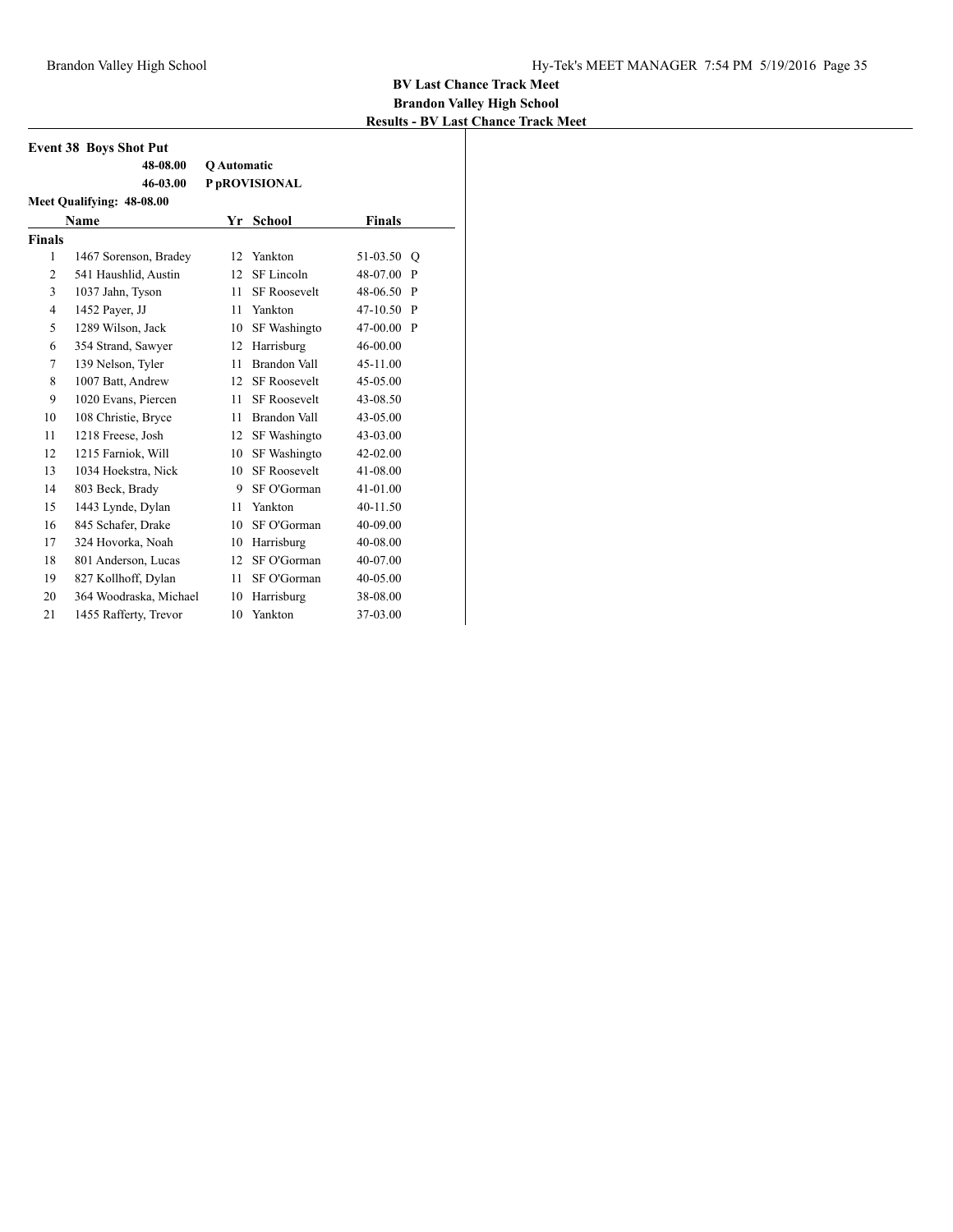| <b>Event 39 Boys Pole Vault</b><br>13-03.00<br><b>O</b> Automatic<br>12-03.00<br>P <sub>p</sub> ROVISIONAL<br>Meet Qualifying: 13-03.00 |                        |    |                     |               |  |  |  |
|-----------------------------------------------------------------------------------------------------------------------------------------|------------------------|----|---------------------|---------------|--|--|--|
|                                                                                                                                         | <b>Name</b>            | Yr | School              | <b>Finals</b> |  |  |  |
| <b>Finals</b>                                                                                                                           |                        |    |                     |               |  |  |  |
| 1                                                                                                                                       | 107 Christensen, Cole  | 12 | Brandon Vall        | $13-09.00$ O  |  |  |  |
| 2                                                                                                                                       | 323 Hoback, Nolan      | 10 | Harrisburg          | $13-03.00$ O  |  |  |  |
| 2                                                                                                                                       | 1435 Kelly, Joseph     | 12 | Yankton             | $13-03.00$ O  |  |  |  |
| 4                                                                                                                                       | 110 Dean, Trevor       | 10 | Brandon Vall        | $12-09.00$ P  |  |  |  |
| 5                                                                                                                                       | 345 Pohlmann, Matt     | 12 | Harrisburg          | $12-03.00$ P  |  |  |  |
| 5                                                                                                                                       | 1047 Lohr, Carter      | 10 | <b>SF Roosevelt</b> | $12-03.00$ P  |  |  |  |
| 7                                                                                                                                       | 849 Staudenmier, Nick  | 12 | SF O'Gorman         | $J12-03.00$ P |  |  |  |
| 8                                                                                                                                       | 813 Clausen, Tycho     | 9  | SF O'Gorman         | 11-03.00      |  |  |  |
| 8                                                                                                                                       | 157 Vardsveen, Michael | 9  | Brandon Vall        | 11-03.00      |  |  |  |